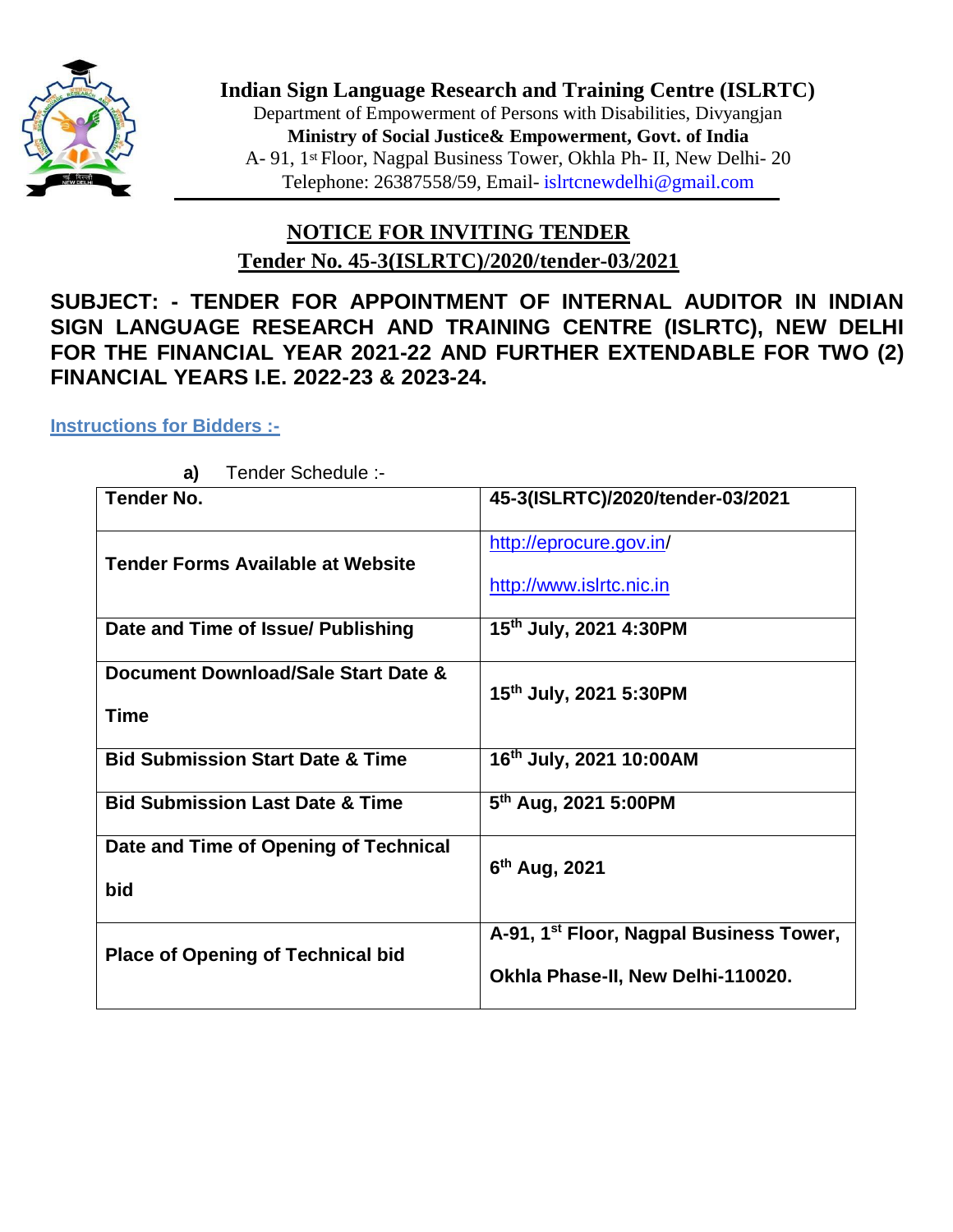**SUBJECT: APPOINTMENT OF INTERNAL AUDITOR IN INDIAN SIGN LANGUAGE RESEARCH AND TRAINING CENTRE (ISLRTC), NEW DELHI FOR THE FINANCIAL YEAR 2021-22 (FURTHER EXTENDABLE FOR TWO (2) FINANCIAL YEARS i.e. 2022-23 & 2023- 24).**

# **1. ABOUT ISLRTC :**

Indian Sign Language Research and Training Centre (ISLRTC), New Delhi is established as an Autonomous body under the Department of Empowerment Persons with Disabilities, Ministry of Social Justice and Empowerment in September, 2015. The main objectives of the Centre is to develop manpower for using, teaching and conducting research in Indian Sign Language (ISL), to promote the use of ISL as an education mode, to carry out research through collaboration with universities, to orient and train various groups i.e., Govt. Officials, teachers, community leaders, public at large etc. and to promote and propagate ISL.

- a) Tenders are invited from Chartered Accountants/ Cost Accountant Firms for appointment as ISLRTC Internal Auditor for the Financial Year 2021-22 onwards. The appointment of the selected Chartered Accountants/Cost Accountant Firm as internal auditor may further be extended for two more financial years at sole discretion of ISLRTC if the performance of the auditor is found to be satisfactory in the year under consideration. The extension will be on same terms & condition.
- b) The interested CA/CWA firms should apply submit their tender and the bids along with photo copies of all the relevant certificates, documents, etc. in support of their technical & financial bids – all duly signed – on the https://eprocure.gov.in/eprocure/app from 16th July, 2021 by 10.00 A.M to  $05<sup>th</sup>$  Aug 2021 upto 05.00 P.M. Tender documents is also available for viewing on the "tenders" link of the ISLRTC website i.e. https://islrtc.nic.in.
- c) Applications to this tender will be accepted only through the offline mode through https://eprocure.gov.in/eprocure/app. No other mode of application will be considered & application will not be accepted. The application must be addressed to **"Deputy Director, ISLRTC, A-91, Nagpal Business Tower, Okhla, Phase-2, New Delhi-110020**"
- d) The basic requirements for registration and applying for tender are as under:
	- Operating System should be atleast windows 7.
	- Java version: Available at https://eprocure.gov.in/eprocure/app -download-JRE 8 download(never update Java)
	- Use Internet Explorer atleast 8.
	- All java add-ons must be enable in the system.
	- Always use Class II Digital Signature Certificates (DSC) having Signing.
- e) The declaration of Earnest Money Deposit **as per office Memorandum no. F.9/4/2020 PPD dated 12.11.2020 issued by Department of Expenditure, "no provision regarding bid security should be kept in the bid documents in future and only provision for bid Security declaration should be kept in the Bid Documents" The format of Bid declaration is enclosed at Annexure II.**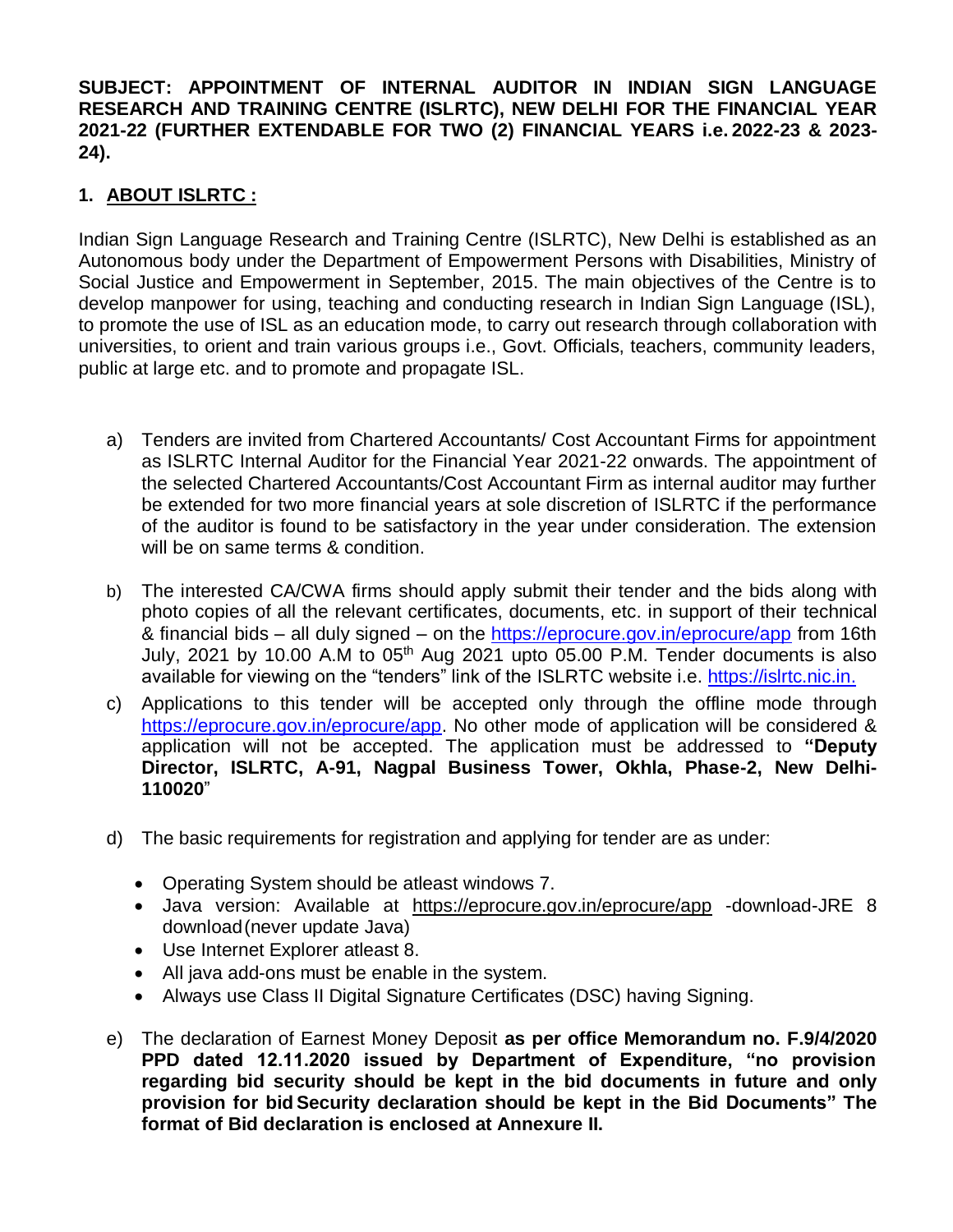**Note:** Exemption from Submission of EMD as per GOI Rule. Those CA/CWA firms exempted to pay EMD cost are required to submit the certificate issued by the concerned department (like –MSME, NSIC etc.) (Submit proof of scanned copy online).

- f) The technical bid will be opened at ISLRTC, First Floor, A-91, Nagpal Business Tower, Okhla Phase-II, New Delhi. The Financial bid will be opened only of those bidders who qualify the technical bid as provided in **PARA 4 & 4.1.**
- g) The interested CA/CWA firms are advised to read carefully the entire tender document before submitting their tender and the tender documents not received in prescribed format and/or are found incomplete in any respect will be summarily rejected.
- h) In case of any further clarification required relating to this tender , the same may be sought from the following officers of ISLRTC:-
	- (Query related to scope of work & tender document):- Section Officer (Admin. & Accounts), ISLRTC , New Delhi -110020, phone no: 7895478100

# **2. PRE-ELIGIBILITY CRITERIA:-**

The interested CA/CWA firms are advised to read and understand the eligibility criteria mentioned herewith before submitting their tender. They are also required to submit the relevant documents as mentioned in para 3.1 for each of the eligibility criteria:-

- a) **EMPANELLMENT WITH C&AG**: The CA/CWA Firm should be empanelled with the Comptroller & Auditor General of India (C&AG) in any one year in last three financial years 2017-18, 2018-19, 2019-20.
- b) **EXPERIENCE:** The CA/CWA Firm should have experience of at least ten (10) years from the date of registration of the firm. As on date of opening of Technical bid.
- c) **NO. OF PARTNERS:** The CA/CWA firm should have at least five (5) partners on the date of tender submission at least three (3) should be Fellow member.
- d) **NO. OF QUALIFIED CA's:** The CA/CWA firm should have at least five (5) Chartered Accountants/Cost Accountant as employee (other than partners) as on the date of tender submission out of which at least three(3) should be Fellow member.
- e) NO. OF STATUTORY AUDIT / INTERNAL AUDIT: The CA/CWA firm should have conducted either statutory audits and /or internal audits of at least three Autonomous Bodies/ Statutory Bodies/ Educational Institution/ PSU with minimum annual turnover of Rs. 10 Crore each with multi locations/offices/branches/units on or after financial year 2015-2016.

The annual turn-over for each Autonomous Bodies / Statutory Bodies / PSUs / Educational Institutes shall be as per their Audited Financial Statements for any financial year during 2015-16 till 2019-20.

f) **ANNUAL TURNOVER OF THE FIRM:** The annual average turnover of the interested CA/CWA Firm shall not be less than Rs. 1 Crores for last three financial years i.e. 2019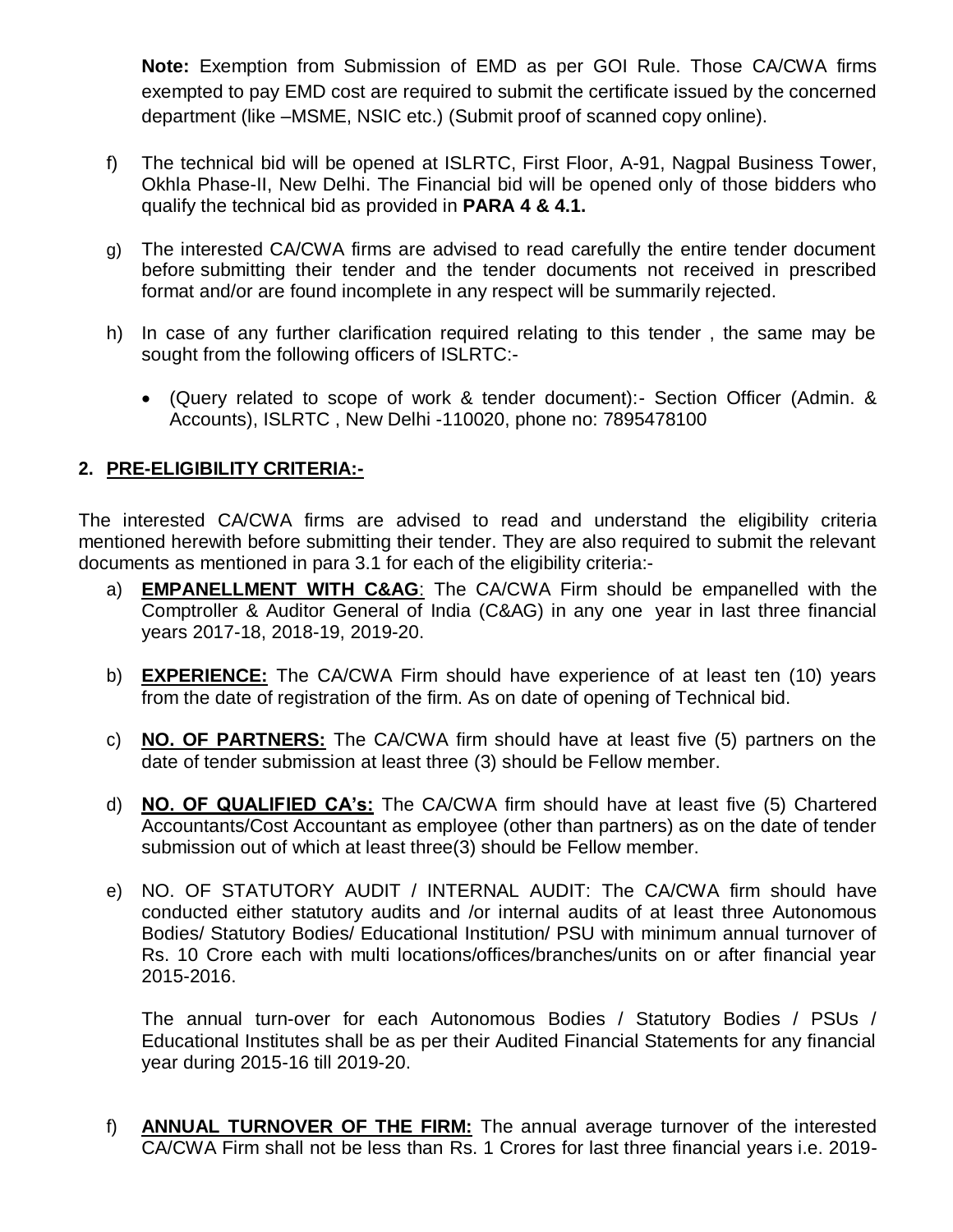g) **LOCATION OF CA FIRM's OFFICE:** The CA/CWA firm should have the registered / main office in Delhi/NCR. In case the CA/CWA firm does not have registered / main office in Delhi or NCR then it should have a branch office in Delhi NCR. Further, the CA/CWA firm shall provide a list of their branch offices located across India.

Joint Venture and consortium are allowed. However they are required to submit the certified copy of agreement along with the tender documents. The Contract/work order will be awarded to lead firm with full responsibility.

## 3.1 **Documents required for Pre Eligibility Criteria**

The Bidder's shall meet the following Eligibility Criteria for quoting the bid and the proof for the Eligibility should be provided:

| <b>NO.</b>   | <b>ELIGIBILTY CRITERIA</b>                                                                                                 | <b>DOCUMENTS REQUIRED TO</b>                                                                                                                                                                                                                         | <u>Tick</u> |
|--------------|----------------------------------------------------------------------------------------------------------------------------|------------------------------------------------------------------------------------------------------------------------------------------------------------------------------------------------------------------------------------------------------|-------------|
|              |                                                                                                                            | <b>SUBSTANTAITE THE SAME</b>                                                                                                                                                                                                                         |             |
|              | <b>EMPANELLMENT WITH</b>                                                                                                   | Certified copy of empanelment letter                                                                                                                                                                                                                 |             |
| a            | C&AG:                                                                                                                      | issued by C&AG is to be submitted.                                                                                                                                                                                                                   |             |
| b            | <b>Taxpayer Information</b><br>The bidder should have been<br>registered with the Tax<br>Department                        | a. Income Tax Registration (PAN No/<br>TAN No.)<br>b. GSTIN Registration                                                                                                                                                                             |             |
| $\mathbf C$  | <b>REGISTRATION: with</b><br><b>ICAVICWAI</b>                                                                              | Copy of Firm Registration Certificate<br>(FRC) issued by The Institute of<br>Chartered Accountants of India or The<br>Institute of Cost Accountants of India<br>and Copy of certificate of practice of<br>all the Partners/ members of firm.         |             |
| d            | <b>NO. OF PARTNERS.</b>                                                                                                    | Copy of Firm Registration Certificate<br>(FRC) as mentioned at SI. No. 1<br>above and Membership number<br>issued by The Institute of Chartered<br>Accountants of India or The Institute of<br>Cost Accountants of India of each<br>partner/ member. |             |
| e            | <b>NO. OF QUALIFIED</b><br><b>CA's/CWA's</b>                                                                               | Certified copy of relevant documents<br>from ICAI/ICWAI is required to be<br>submitted.                                                                                                                                                              |             |
| $\mathsf{f}$ | <b>EXPERIENCE OF NO. OF</b><br><b>STATUTORY AUDIT /</b><br><b>INTERNAL AUDIT: as stated</b><br>in Pre eligibility Criteria | Certified copy of appointment letters<br>from the client organizations. And<br>certified proof of the Turnover of the<br>Auditee organization.                                                                                                       |             |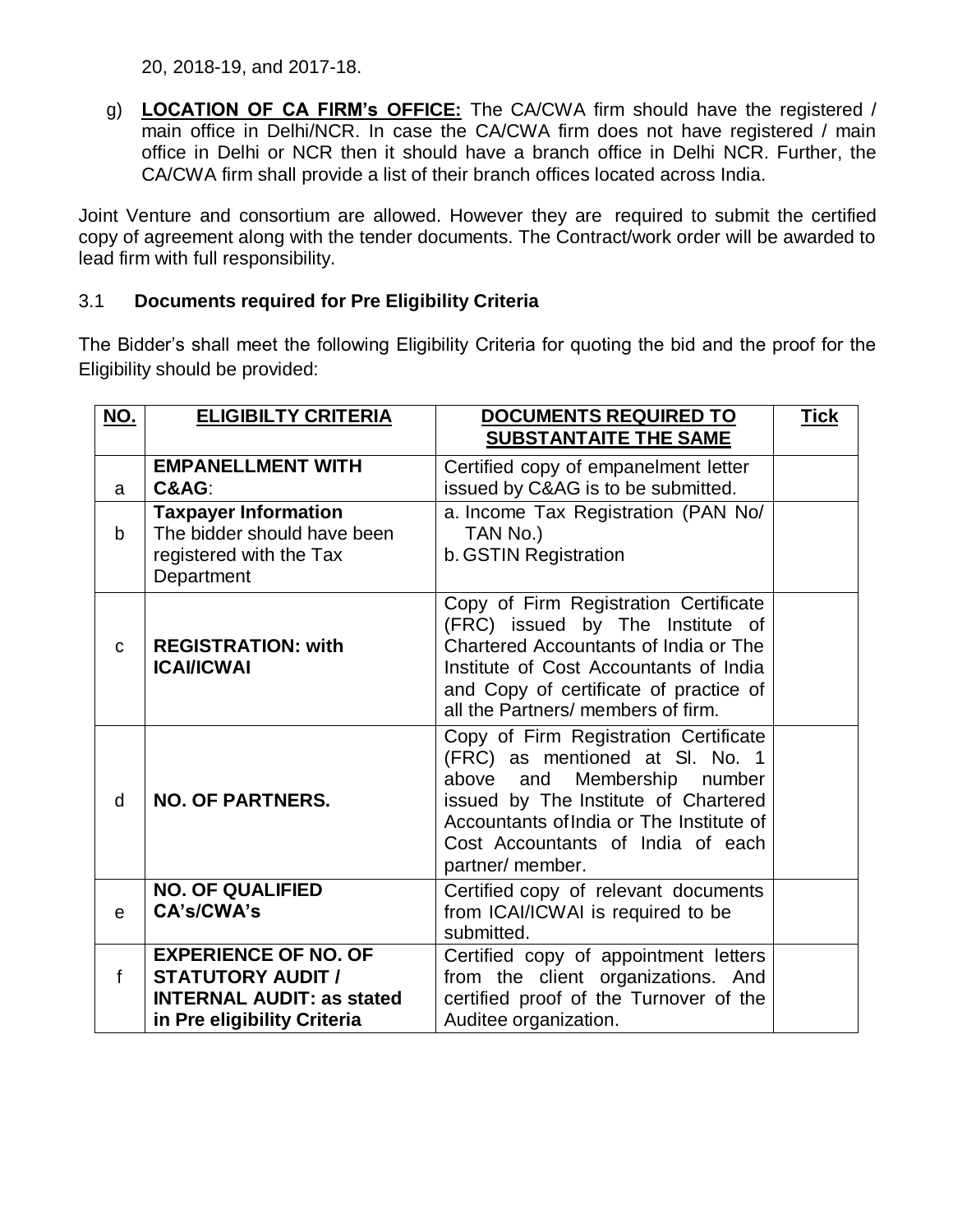| g           | <b>ANNUAL TURNOVER OFTHE</b><br><b>FIRM:</b><br>Details for annual turnover for -<br>FY 2019-20:<br>FY 2018-19:<br>FY 2017-18:<br>Average Turnover for three<br>years: | a. Copy of audited balance sheet and<br>profit & loss account for the F.Y. 2019-<br>20,2018-19, 2017-18<br>b. Income tax return along with income<br>computation sheet for last 3 years<br>(A.Y.2019-20,2018-19, 2017-18) |  |
|-------------|------------------------------------------------------------------------------------------------------------------------------------------------------------------------|---------------------------------------------------------------------------------------------------------------------------------------------------------------------------------------------------------------------------|--|
| h.          | <b>LOCATION OF CA/CWA</b><br><b>FIRM's OFFICE</b>                                                                                                                      | Proof of having Office in Delhi/NCR                                                                                                                                                                                       |  |
|             | <b>Information Sheet</b>                                                                                                                                               | As per Annexure I                                                                                                                                                                                                         |  |
|             | <b>Earnest Money Deposit</b>                                                                                                                                           | Bid Declaration Certificate as in<br><b>Annexure II</b>                                                                                                                                                                   |  |
|             | <b>Technical bid Documents</b>                                                                                                                                         | As per <b>Annexure III</b>                                                                                                                                                                                                |  |
|             | <b>Tender Acceptance &amp; NON</b><br><b>Blacklisting Certificate</b>                                                                                                  | As Prescribed in Annexure V                                                                                                                                                                                               |  |
| $\mathsf k$ | <b>Price Bid</b>                                                                                                                                                       | To be filled in the specified format as<br>per Annexure IV.                                                                                                                                                               |  |
|             | the bidder.                                                                                                                                                            | All supporting documents to be submitted should be self-attested by                                                                                                                                                       |  |

# **3.2 Pre-Qualification Eligibility Evaluation**

- 1. Bidders fulfilling the pre-qualification criteria shall be shortlisted.
- 2. ISLRTC will examine the Bids to determine whether they are complete, whether any computational errors have been made, whether required sureties have been furnished, whether the documents have been properly signed & stamped and whether the bids are generally in order.
- 3. The bids will be scrutinized to determine whether they are complete and meet the essential and important requirements, conditions etc. as prescribed in the bid document. The bids, which do not meet the basic requirements, are liable to be treated as non – responsive and will be rejected.
- 4. The following are some of the important aspects, for which a bid shall be declared non – responsive during the evaluation and will be rejected:
	- a) EMD Certificate not deposited
	- b) Undertaking not provided
	- c) Each page of tender documents are not signed and not submitted
	- d) Bid validity 90 days from the date of Opening Technical bid
	- e) Poor/ unsatisfactory past performance
	- f) Incomplete information
	- g) Lack of required documents

## **4. TECHNICAL BID EVALUATION**

1. The bidders who clear the prequalification norms shall be considered for technical evaluation.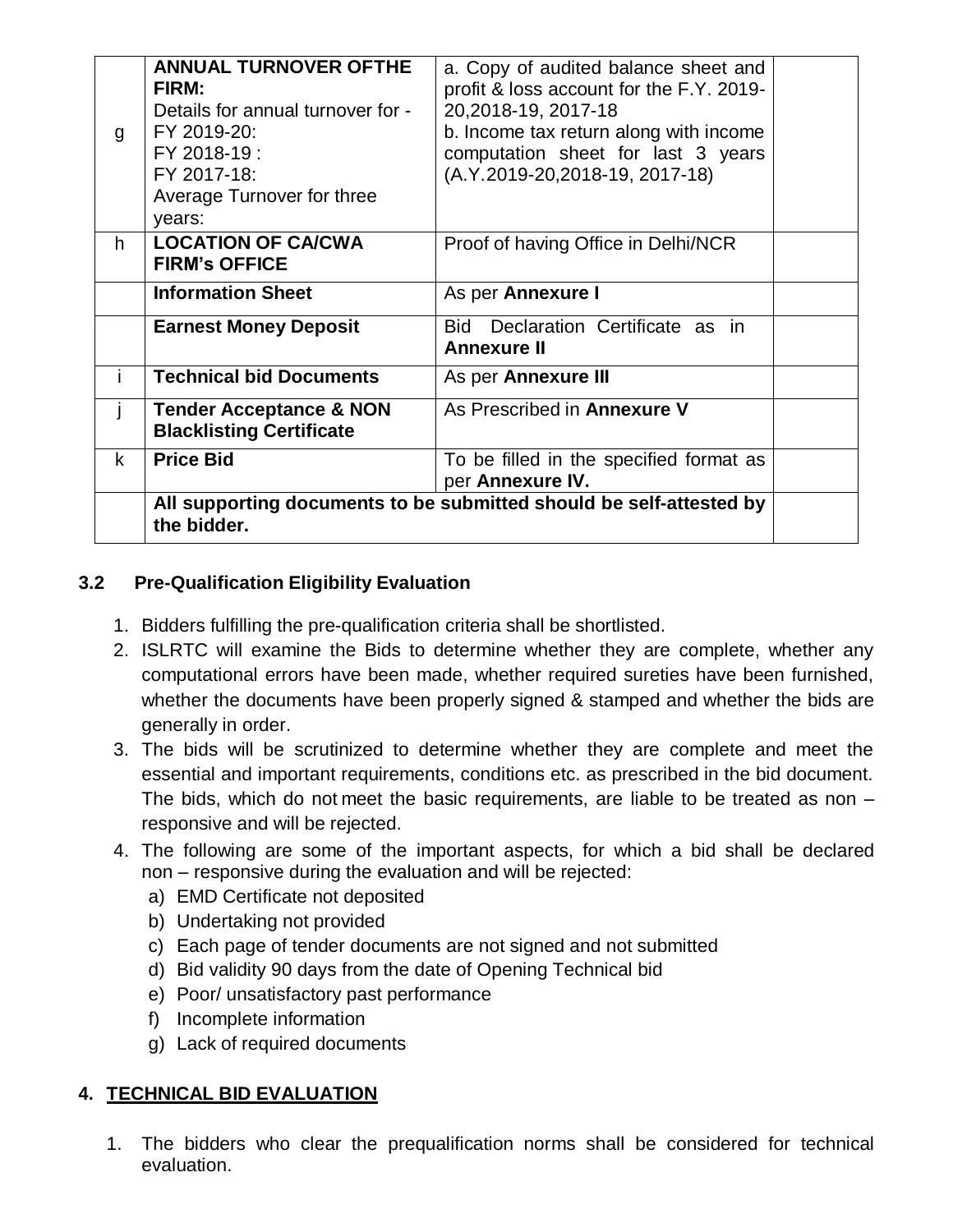- 2. Technical bid will be examined to determine the completeness of each document submitted.
- 3. If any of these documents or information is missing, the offer shall be rejected.
- 4. The technical evaluation will consist of profile of the bidder and proposal.
- 5. Bidders securing 50% marks or above will only be considered technically qualified.

# **4.1. Evaluation of Technical Bid (The Rating Sheet)**

The Pre eligible bids received from the will be evaluated in terms of following parameters and points will be given as defined below. Further the points will be awarded to the bidder on the following basis:-

| S.no | <b>Particular</b>                   | Max point | <b>Basis for awarding of Points</b>           |
|------|-------------------------------------|-----------|-----------------------------------------------|
| 1.   | <b>Experience of the firm</b>       | 20        | 5 points and additional 0.5 Point for         |
|      |                                     |           | additional year of Firm's Registration        |
|      |                                     |           | beyond 10 years                               |
| 2.   | <b>No. of Qualified Partners:</b>   | 20        | 2 Marks to each Associate member              |
|      |                                     |           | and 3 Marks to each Fellow Member             |
| 3.   | No of Qualified                     | 20        | 2 Marks to each Associate member              |
|      | <b>CA's/CWA's Employee</b>          |           | and 3 Marks to each Fellow Member             |
| 4.   | Turnover of the bidder firm         | 20        | Atleast Rs.1.00 Crores<br>$: 10$ Points       |
|      |                                     |           | Above Rs. 1.00 Crores to less than            |
|      |                                     |           | equal to Rs.2.00 crores : 15 Points           |
|      |                                     |           | More than Rs. 2.00 Crores : 20 Points         |
| 5.   | <b>Number of Statutory Audit /</b>  | 20        | At least 3<br>5 points<br>$\sim 100$          |
|      | <b>Internal Audit of</b>            |           | 10 point<br>4 to 7<br>$\sim 100$ km s $^{-1}$ |
|      | <b>Autonomous Bodies/</b>           |           | 15 Points<br>8 to 11 -                        |
|      | <b>Statutory Bodies/</b>            |           | 12 and above -<br>20 points                   |
|      | <b>Educational Institution/ PSU</b> |           |                                               |
|      | with minimum annual                 |           |                                               |
|      | turnover of Rs. 10 Crore            |           |                                               |
|      | each with multi locations/          |           |                                               |
|      | offices/ branches/ units on         |           |                                               |
|      | or after financial year 2010-       |           |                                               |
|      | 2011.                               |           |                                               |
|      | Total                               | 100       |                                               |

Note:

- i) If any bidder not fulfilling any of the above Pre-qualification criteria need not submit their bid as their bid shall be liable to be summarily rejected.
- ii) The Firms securing at least 50% marks based on above system shall be considered asqualified and eligible for opening of financial bid**.**

# **5. FINAL COMBINED EVALUATION PROCESS OF BID**

The Technical and Price Bid of technically qualified bidder shall be evaluated separately. Tendering evaluation shall be done on marks scored by the Bidder on both Technical and financial Criteria. (As per GFR rules 192).

The weight age for Technical Bid is set at 70% whereas the weight age for financial Bid isset at 30%.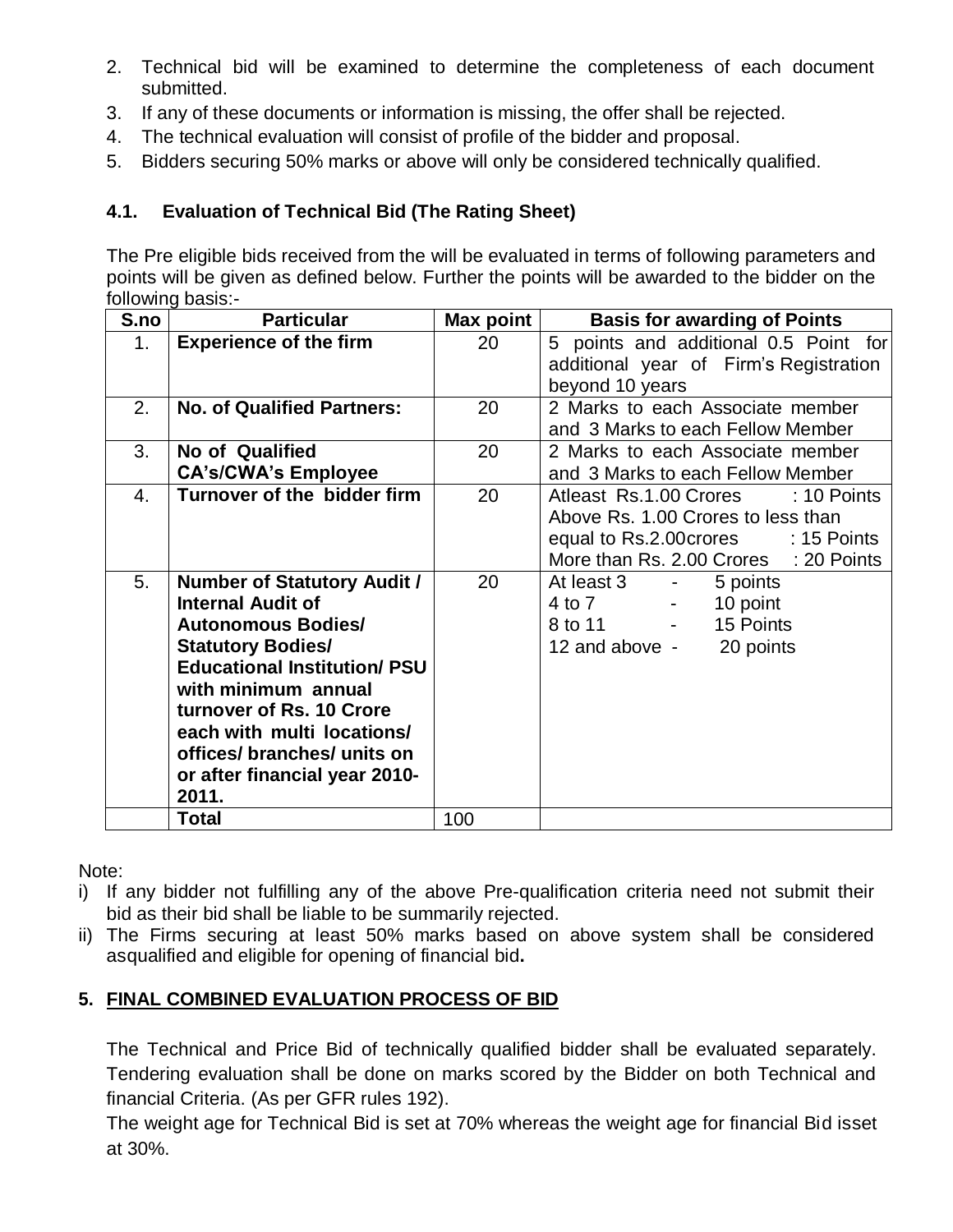**Technical Bid Evaluation Criteria** - All qualified bids will be evaluated as per the score provided in clause 3.1 & 4.1.

**Price Bid Evaluation Criteria** - After the cost comparison and bringing all costs to a standard evaluation number the price proposal will be evaluated using QCBS. The lowest evaluated Price Proposal will be given the maximum price score of 100 points. The price scores of the other Price Proposals will be computed on relative scale.

**Combined and Final Evaluation-** Proposals will finally be ranked according to the total score (Technical Score + Financial Score).

# **Formula for Determining the Price Scores**

- 70% weightage will be awarded for Technical Evaluation and 30% weightage will be awarded for Financial Evaluation.
- Technical Bid will be assigned a Technical score (Ts) out of a maximum of 100 points, as per the Scoring Model provided in the previous section.
- The Price bid would be normalized on a scale of 100, with lowest score being normalized to100 and the rest being awarded on a pro-rata basis. Such normalized scores would be considered for the purpose of QCBS based evaluation, explained in section below.
- **Final Evaluation Criteria Quality and Cost based selection (QCBS)**

The individual Bidder's Price bids are normalized as per the formula below:

 $F_n = F_{min}/F_b$  \* 100 (rounded off to 2 decimal places) Where,

 $F_n$ = Normalized commercial score for the Bidder under consideration

 $F_b$ = Absolute financial quote for the Bidder under consideration

 $F<sub>min</sub>$ = Minimum absolute financial quote

## **Composite Score (S) = Ts \* 0.7 + F<sup>n</sup> \* 0.3**

## **The Bidder with the highest Composite Score(s) would be awarded the contract**.

**Note:** In case of tie (if more than one CA/CWA Firm gets equal marks), ISLRTC has right to decide on the basis of draw.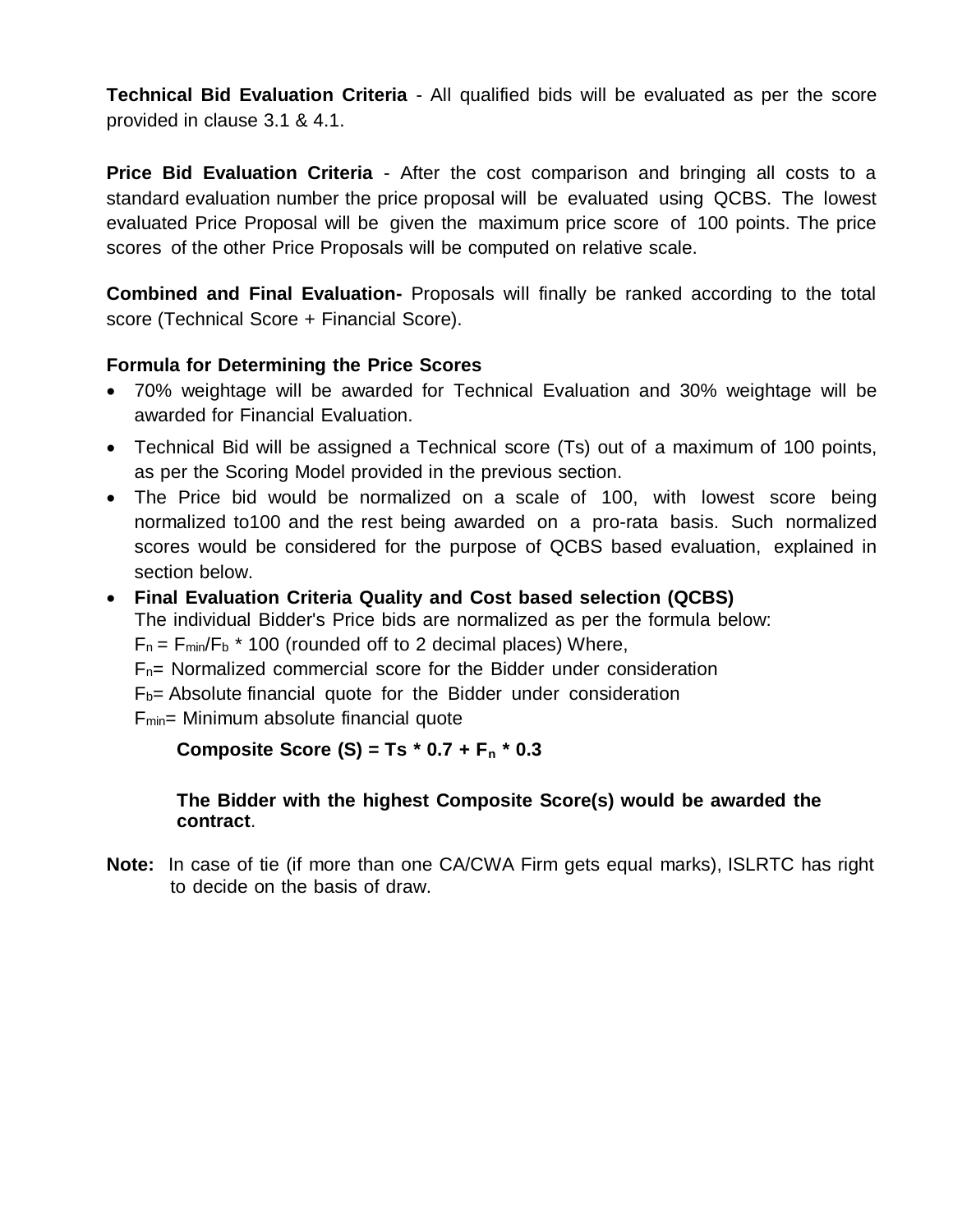#### **6. SCOPE OF WORK:-**

## **The ISLRTC Internal Auditor's scope of work shall include the following (this is an illustrative but not exhaustive list):-**

# **A. CASH & BANK BOOK:**

- Checking and verification of the cash book and to ensure that the cash in hand is reconciled with cash book records.
- Checking and verification of all bank books and to ensure that the bank books are reconciled on monthly basis and necessary actions are taken for unmatched transactions.
- Checking and verification of payment transactions on test check basis to ensure that they are made as per the generally accepted accounting principles and the ISLRTC rules.
- Ensure reconciliation of earnest money deposits (EMD) register and security deposit (SD)register with the Accounting records.

## **B. GRANT & FEE INCOME:**

- Checking and verification of fees / incomes / receipts and the review of the reconciliationfor fees / income /receipts to ensure that no revenue leakage exists.
- Reconciliation of Fees booked in Income expenditure with Receipts & payment.
- Checking and verification of Government Grants (Central / State) received and utilized and their quarterly reconciliation and certification (UC).
- Grant Utilization with Asset Acquired reconciliation
- Treatment as per Accounting Standard.

## **C. FIXED ASSETS & LIABILITIES:**

- Scrutiny of all assets and liabilities accounts to ensure their correctness.
- Audit of fixed assets registers, accounting records and their reconciliation with accounting records.
- Reconciliation of Asset purchased out of Govt Grant. Confirmation of entries as per Accounting Standard 12.
- The audit of liability registers and their reconciliation with accounting records.
- Carrying out the physical verification of fixed assets and inventories at least once in a financial year and their comparison with the accounting records and reporting of the variations, if any.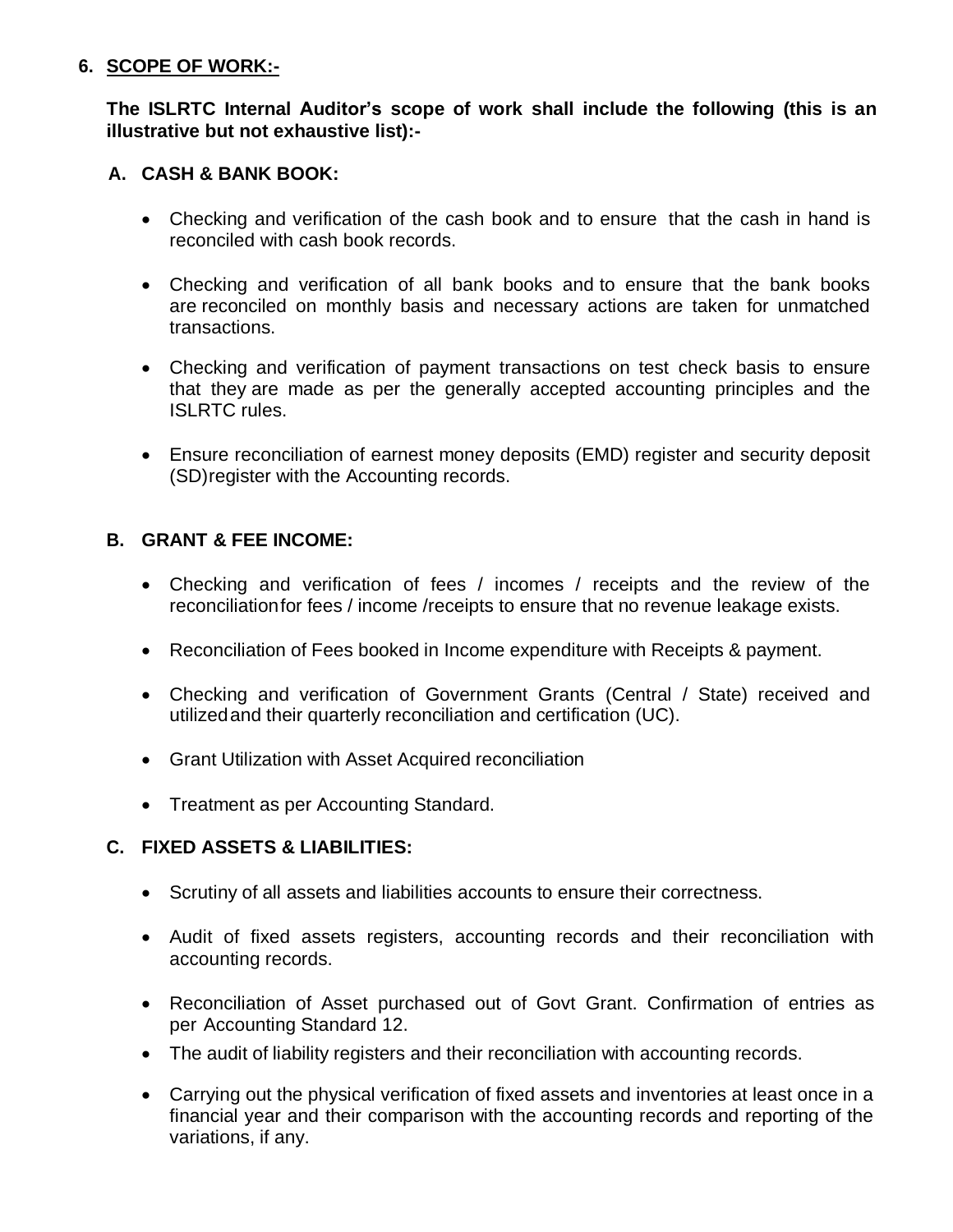## **D. STATUTORY AND INTERNAL COMPLIANCE:**

- To audit the compliance with applicable statutory requirements like income tax, GST, EPF and ESI etc.
- To advice and give written opinion on issues pertaining to Income Tax, GST, excise duty and custom laws etc. applicable to ISLRTC Campus and/or HO time to time. To help in preparation and submission of necessary compliance with applicable laws.
- Preparation of all income tax returns and submission of same to income tax authorities.
- Advise and assist in the matters related to Income Tax, GST, and other statutory laws applicable to ISLRTC.
- Assist in preparation and filing of all kinds of Statutory Returns of ISLRTC.
- Provide recent updates on all statutory laws applicable to ISLRTC.
- Helping in preparation & filing of e-TDS quarterly returns within due date.
- Helping in preparation and filing of GST returns within due date.
- To audit compliance of recent changes in last two years in commercial laws applicable to ISLRTC such as Income Tax, GST, EPF and ESI etc- a certificate for the same has to be attached with the internal audit report for each quarter.
- To check whether monthly progress reports and quarterly progress reports are submitted to Head Office within due date.

#### **E. SALARY AND ADVANCES:**

- To audit that the salary to staff is being paid as per their terms and conditions and to audit the correctness of pay fixation.
- To audit that outstanding staff loans and advances are recovered as per the stipulated terms / ISLRTC rules.

## **F. PROCUREMENT OF GOODS & SERVICES:**

- Checking and verification of procurements of goods and services to ensure that prescribed procedure mentioned in ISLRTC purchase policies / GFR / GoI guidelines / Policy circulars of ISLRTC etc have been followed.
- Checking of all works / petty repair works related bills awarded by ISLRTC.
- Ensure that payment for AMC and service contracts were made as per the Agreement terms and conditions.

## **G. AUDIT OF GRATUITY TRUST, IF ANY**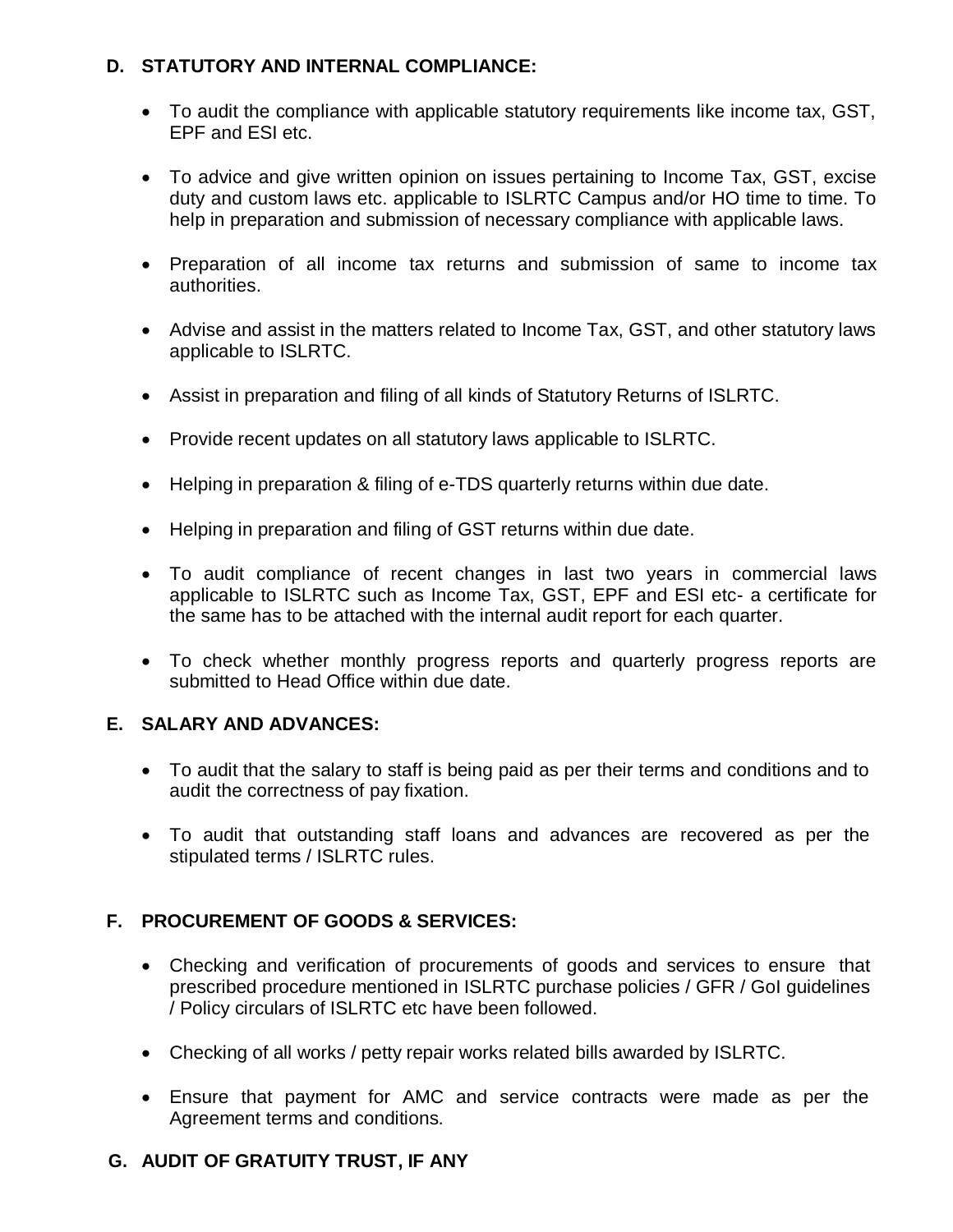- Checking and verification of records of Gratuity Trust.
- Booking of due entries as per the statement provided by LIC

#### **H. AUDIT OF ENDOWMENT FUNDS, IF ANY**

- Funds are utilized as per Policy
- In case of Endowment the reimbursement of Expenditure from Head office is made in timely manner.

#### **I. ADHERENCE TO ISLRTC RULES & REGULATIONS:**

- Checking and verification of records of establishment department and activities to ensure compliance with ISLRTC rules and regulations.
- Checking and verification of records of administrative department and activities to ensure compliance with ISLRTC rules and regulations.
- Checking and verification of records of academic department and activities to ensure compliance with ISLRTC rules and regulations.
- Checking and verification of records of building department activities to ensure compliance with ISLRTC rules and regulations.
- Ensure that the ISLRTC policies, rules, regulation and procedures are adhered to is all accounting matters and transactions.
- Checking and verification of records of project cell, projects undertaken, timelines prescribed as per ISLRTC's rules & regulations and the deviations, if any may be reported.
- Adherence to Office Memorandum & Circulars issued by head Office from time to time.
- Compliance of observations issued by C&AG audit.

#### **J. INTERNAL CONTROL SYSTEM**:

- Audit of the financial management of infrastructural/construction projects or works of ISLRTC.
- Audit of the strategic projects undertaken by ISLRTC.
- Review of accounting and internal control systems and suggestions for improvements where a weak lacuna in accounting and internal control systems is observed.
- To ensure that the major expenditure and incomes items are booked/recorded following accrual system of accounting by all campuses & Head Office and report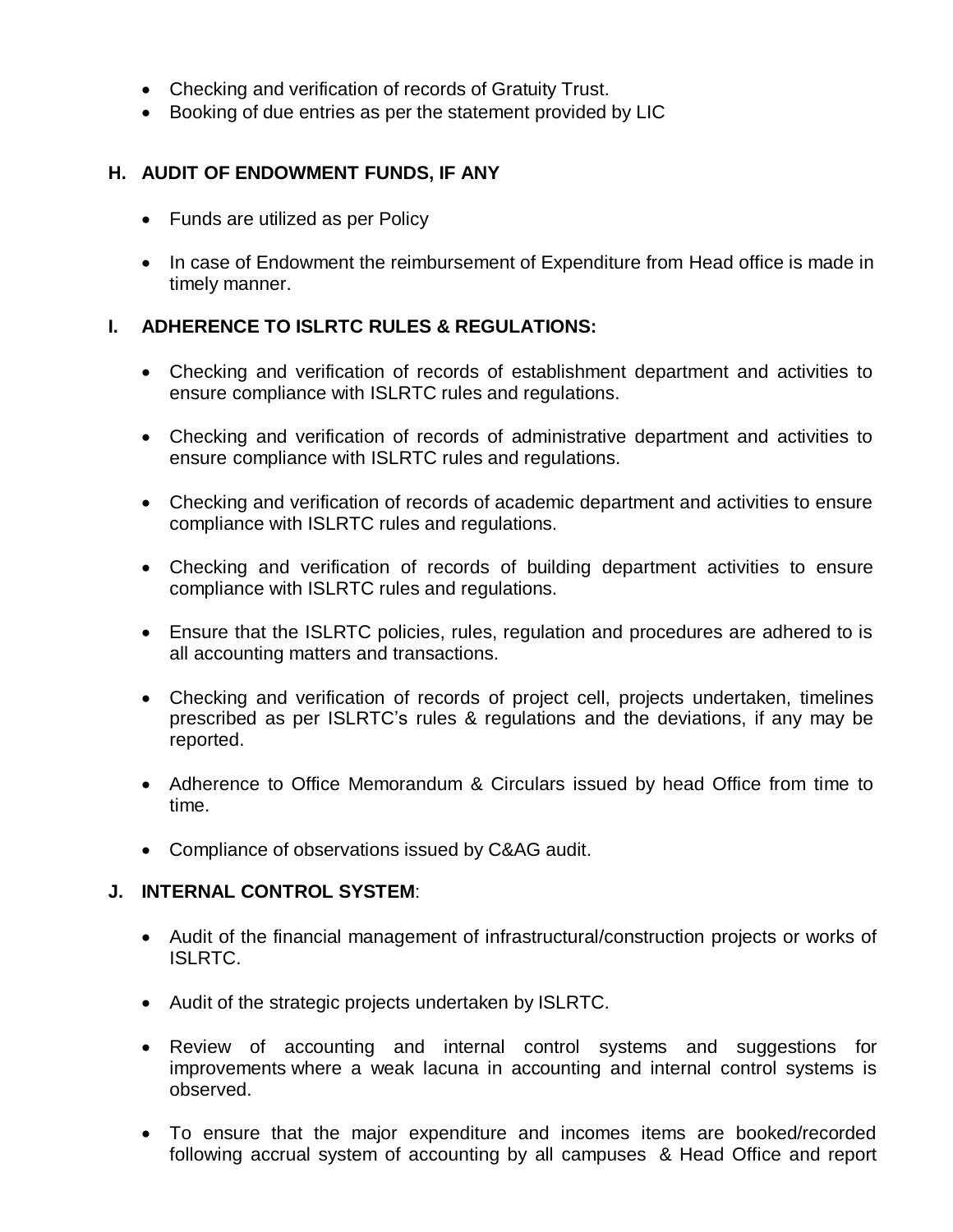deviations, if any.

- Detection of systemic flaws and suggestions for adopting the corrective measures.
- Advice ISLRTC on risk assessment and risk mitigation mechanism.
- Conducting Process Audit of areas as intimated and directed by the management from time to time.
- Reporting of outstanding C&AG audit paras at the end of each reporting period of internal audit with remarks of ISLRTC Campus for non-compliance / nonsettlement.

## **7. PERIODICITY AND TIMELINES OF AUDIT:**

- (a) ISLRTC's Internal Auditor will be required to conduct the internal audit in four quarters: **1st April to 30th June, 1st July to 30th September, 1st October to 31st December and 1st January to 31st March**. The auditors will also be required to prepare and consolidate the annual accounts of ISLRTC for the year 2021-22 and also for subsequent years, if re-appointed.
- (b) **Timelines for conducting the Audit**: The Auditor shall strictly follow the timelines mentioned below in the table:

| S.No           | <b>Description of Audit</b>                                  | <b>Timeline</b>                                                                                                                                                                                                                                                  |
|----------------|--------------------------------------------------------------|------------------------------------------------------------------------------------------------------------------------------------------------------------------------------------------------------------------------------------------------------------------|
| 1 <sub>1</sub> | Commencement of Internal<br><b>Audit of every Quarter</b>    | The audit should start from the 20 <sup>th</sup> day of the<br>month following the end of the quarter of<br>which audit is to be done at every ISLRTC Office.<br>Audit is to be conducted for 4 Quarters which<br>include 1 <sup>st</sup> Quarter of F.Y.2022-23 |
| 2.             | Submission of Final Internal<br><b>Audit Report</b>          | The final Internal Audit Report of ISLRTC after<br>discussion with the ISLRTC's Management<br>should be submitted within 30 days from the date<br>of start of Internal Audit.                                                                                    |
| 3.             | For Preparation<br>0f<br>Annual Accounts for F.Y.<br>2021-22 | 31 <sup>st</sup> May, 2022                                                                                                                                                                                                                                       |

## **8. DUTIES OF AUDITOR:**

- (a) The Auditor will be required to carry out internal audit of ISLRTC on quarterly basis and submit the final internal audit report to Dy. Director with a copy to Director, ISLRTC.
- (b) The auditor will be required to carry out assessment of any particular internal system of ISLRTC in detail and submit report on the same as demanded by ISLRTC.
- (c) The Auditor will be required to submit an audit schedule / plan within 7 days before the end of quarter stating the major areas which would be covered during the audit of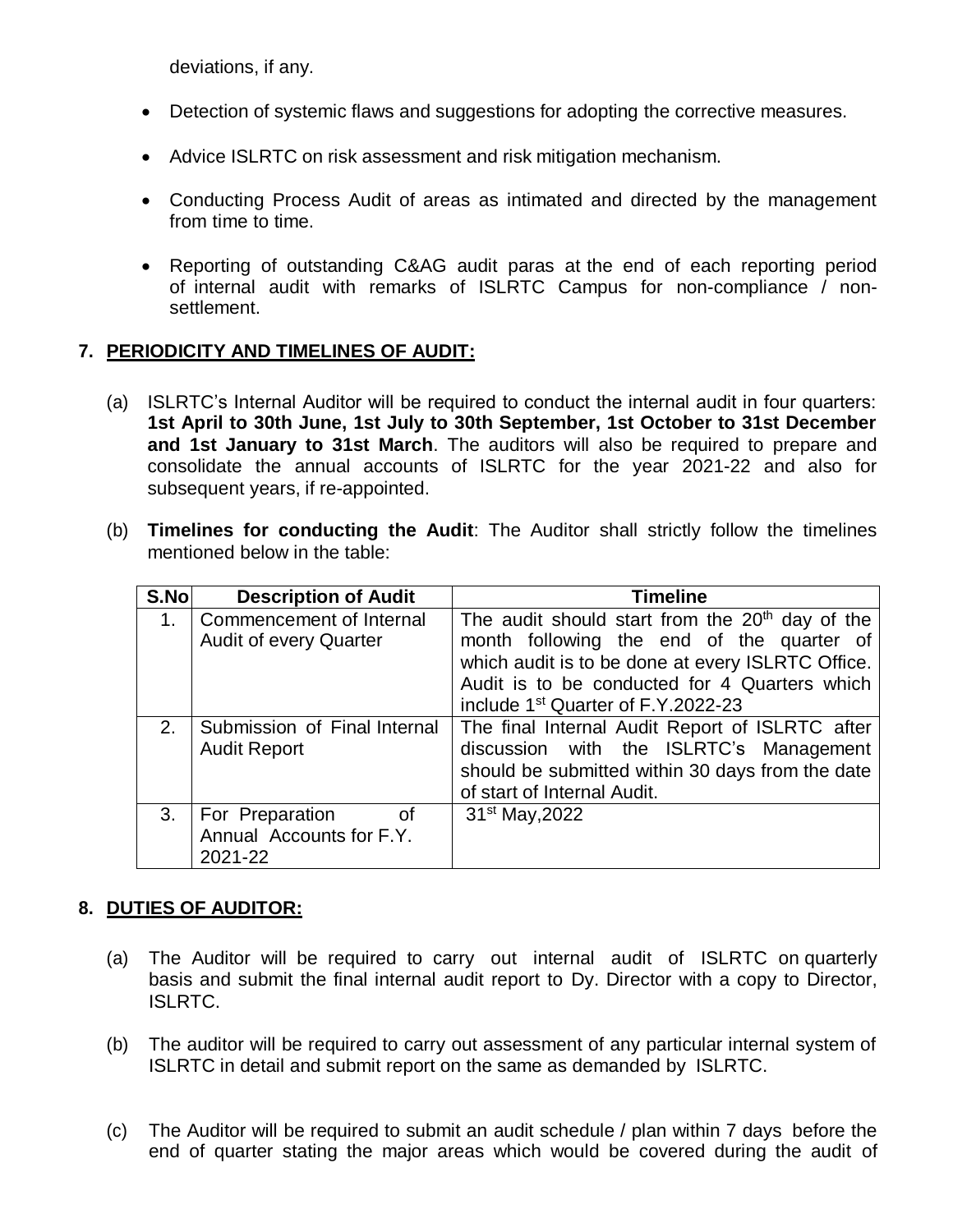ISLRTC.

(d) The Auditor will be required to depute his audit team in the following manner:

| S.No.          | <b>Description</b>                                                                                                                                                                            | Minimum No of<br><b>Employees to be</b><br>present                                                                                       | Minimum No of<br>daysfor which the<br>team should be<br>present:                                                                                                                                                           |
|----------------|-----------------------------------------------------------------------------------------------------------------------------------------------------------------------------------------------|------------------------------------------------------------------------------------------------------------------------------------------|----------------------------------------------------------------------------------------------------------------------------------------------------------------------------------------------------------------------------|
| 1 <sub>1</sub> | Team deputed to carry<br>out the internal audit for<br><b>ISLRTC</b> quarterly.                                                                                                               | Should<br>consist of<br>at<br>least one CA/CWA with<br>5 year's experience, one<br>CA/CWA intermediate/<br><b>IPCCand one assistant.</b> | The<br>team<br>will<br>be<br>required<br>be<br>to<br>present at ISLRTC<br>for carrying out audit<br>for a minimum of one<br>for<br>week<br>each<br>quarter.                                                                |
| 2.             | deputed to<br>The<br>team<br>the internal<br>out<br>carry<br>audit for the last quarter<br>Consolidation and<br>and<br>Finalization of financial<br>statements at the year<br>end for ISLRTC. | Should<br>consist of<br>at<br>least one CA/CWA with<br>5 years' experience, two<br>CA/CWA, Intermediate /<br>IPCC.                       | be<br>will<br>The team<br>required<br>be<br>to<br>present at ISLRTC<br>minimum<br>a a<br>for<br>οf<br>for<br>days<br>three<br>carrying out<br>audit,<br>Consolidation<br>and<br>Finalization<br>οf<br>financialstatements. |

- (e) The auditor will be required to discuss the internal audit reports of ISLRTC with the concerned officer before its finalization for each quarter. It may take 4-5 working days. For this he will be required to meet the Dy. Director (Admin.) & Officer-in-Charge and discuss his response and incorporate their comments before issuing final internal audit report. For internal audit report of the Head Office, the inputs of Section Officer (Admin. & Accounts) will be obtained before issue of final internal audit report.
- (f) For Consolidation of Accounts, the auditor shall be responsible for standardization of accounting heads, arranging heads, arranging of standardized codes and standardizationof formats for final account of ISLRTC.
- (g) The auditor shall be responsible for consolidation & finalization of the financial statements at the year-end of all ISLRTC within the time stipulated in table at point c above from the end of the Financial Year. The same shall besigned and sealed by the CA/CWA Firm. Further, the auditor shall also be responsible for the Finalization of annual accounts of ISLRTC by the end of 31<sup>st</sup> May.
- (h) The internal audit report for each quarter is to be prepared in three parts as given below for ISLRTC:-

| Part - I   | <b>Management Summary and Suggestions</b>                |
|------------|----------------------------------------------------------|
| Part - II  | Detailed Internal Audit Report (for Current Quarter)     |
| Part – III | Follow up and Action Taken Report (for Previous Reports) |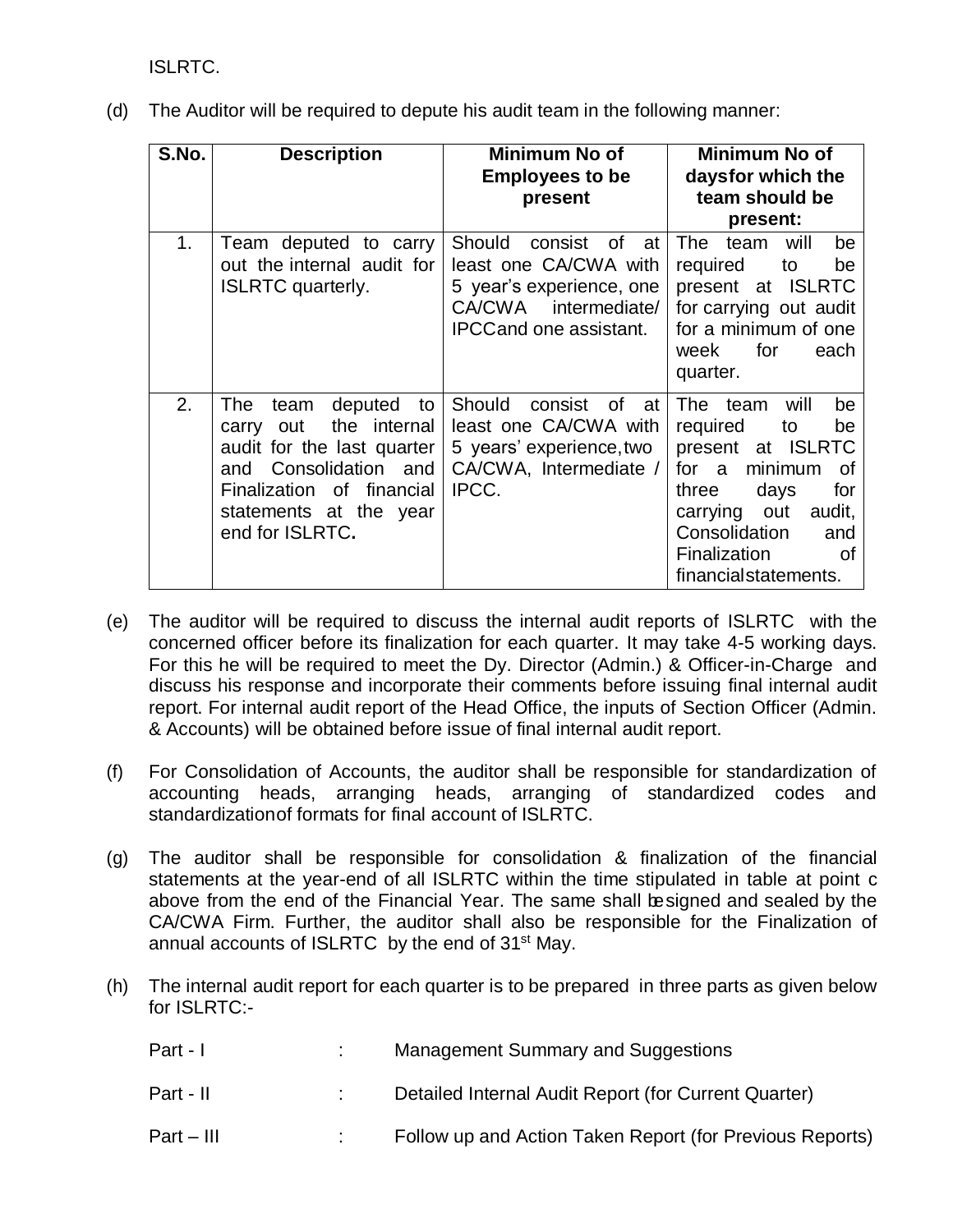Further, a Consolidated Management Summary for each quarter of ISLRTC are also required to be submitted to ISLRTC.

- (i) It will be the duty of the internal auditor to obtain / follow up the corrections / rectifications / action taken for each objection and incorporate the same inconsolidation management summary to be presented.
- (j) For all matters, the ISLRTC internal auditors will co-ordinate with Dy. Director (Admin), ISLRTC .

## **9. PAYMENT SCHEDULE :-**

The payment shall be made as follows:

- (a) **For Internal Audit**: The 75% payment of professional fees for internal audit will be released on quarterly basis on submission of bills subject to timely submission of quarterly internal audit reports of ISLRTC along with consolidated executive summary & action taken report and balance 25% after its approval by Governing Council of ISLRTC
- (b) **For Finalization of Annual Accounts:** The 75% payment of professional fees for Finalization of Annual Accounts of ISLRTC will be made on submission of bills subject to submission of sealed and signed consolidated Annual Accounts and balance 25% after approval of Annual Accounts by Governing Council of ISLRTC.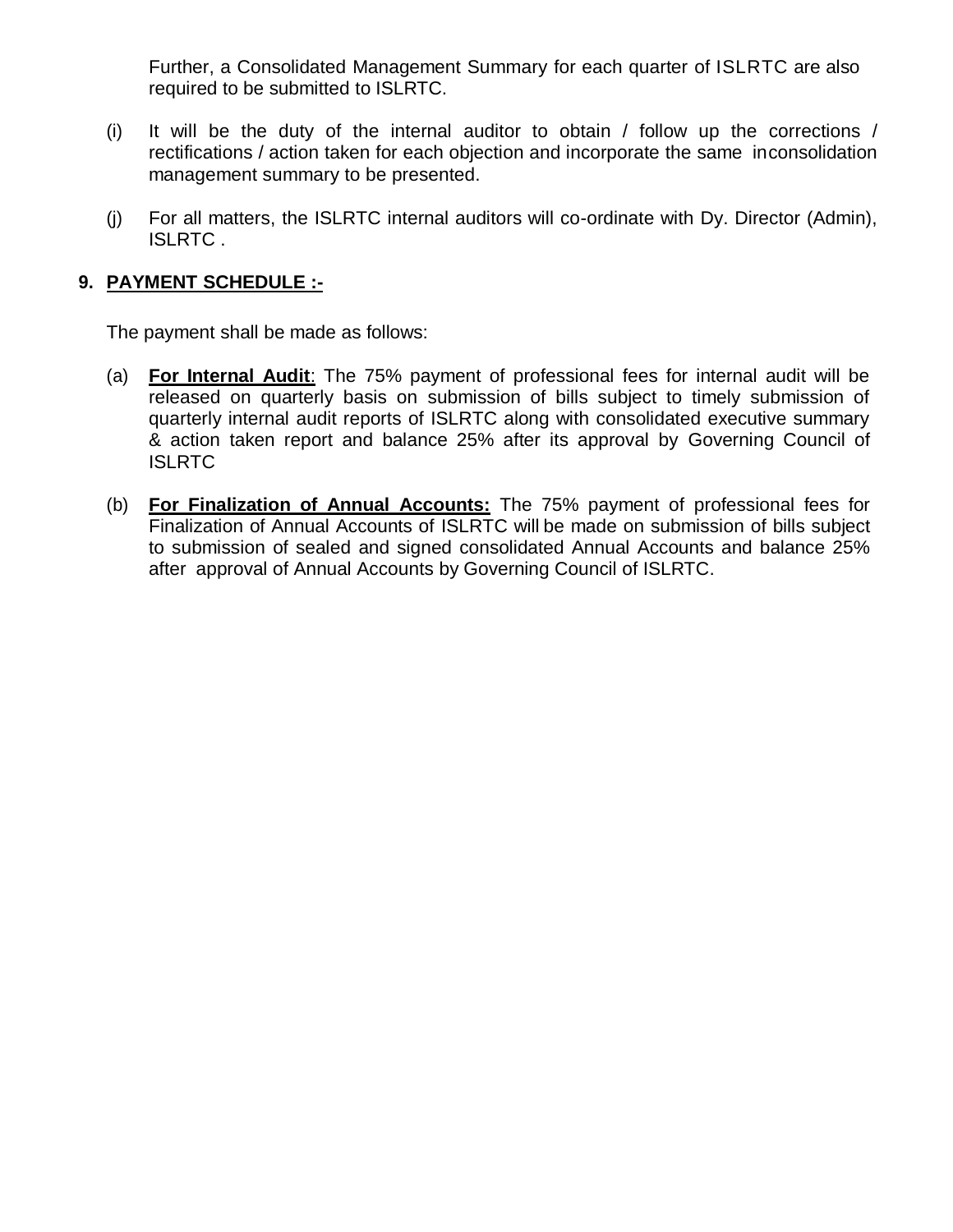## **10 TERMS AND CONDITIONS:-**

- 1. Initially the appointment of ISLRTC internal auditor will be for the financial year i.e. 2021- 22. However, ISLRTC may extend the appointment as Internal Auditor for next two financial years i.e. 2022-23 and 2023-24 with a 5% escalation per annum upon satisfactory performance. Other terms & condition on extension will remain same. The extension will be made for each financial year separately at the sole discretion of ISLRTC. The appointment of ISLRTC internal auditor cannot be for more than three years in total.
- 2. Each page of supporting documents is required to be signed by the Nodal Partner ofCA/ CWA Firm.
- 3. Tender shall be submitted in prescribed / official tender document only. If submitted in any other form, the same shall be summarily rejected.
- 4. The tender documents shall be written legibly and free from erasing, corrections andover-writing, otherwise the bid will be rejected.
- 5. Upon verification, evaluation / assessment, if in case any information furnished by the firm is found to be false / incorrect, their bid shall be summarily rejected and no correspondence on the same shall be entertained.
- 6. PERFORMANCE GUARANTEE: The successful bidder is required to submit performance guarantee of 3% of Contract Value as per OM no. F.9/4/2020-PPD dated 12.11.2020 by Govt of India. PBG may be in the form of Bank guarantee, Demand Draft in favor of Indian Sign Language Research and Training Centre, New Delhi and validity must be 90 days beyond the contract period. (non Interest bearing).
- 7. Whenever deemed necessary, ISLRTC may seek clarifications on any aspect from the participant firm. However, that would not entitle the participant to change or cause any change in the substance of the offer submitted or price offered.
- 8. The technical bid will be evaluated as per the eligibility criteria and other terms and conditions mentioned in this tender document.
- 9. ISLRTC reserves the right to issue a corrigendum to this tender document as and when required which would be a supplement to the main tender document. Any Corrigendum to this tender will be notified through the websites https://eprocure.gov.in/eprocure/app / [http://www.isrltc.nic.in](http://www.isrltc.nic.in/)
- 10. If any date mentioned above happens to be a holiday, then the next working day will be the relevant date.
- 11. ISLRTC reserves the right to cancel this tender process at any time without assigning any reason before the selection of CA/CWA Firm and the tendered shall not be entitled to claim any damage or compensation due to such cancellation.
- 12. This tender is subject to the jurisdiction of the local courts at Delhi only. All disputes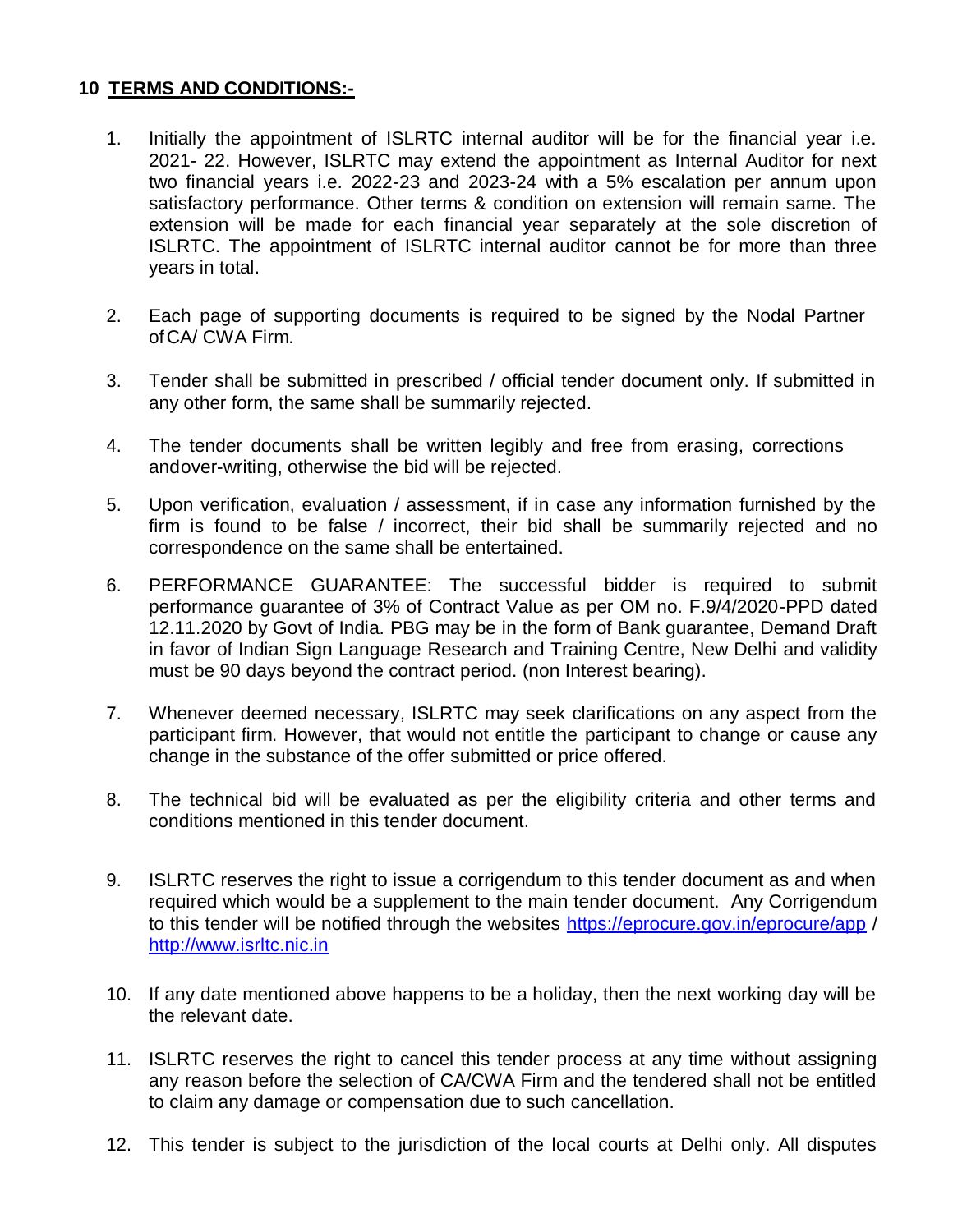arising out of the tender process shall have the jurisdiction of the local courts at Delhi only.

- 13. Tenders received in the single-bid system i.e. having the technical bid as well as financialbid in the same small envelope shall be rejected.
- 14. ISLRTC will not accept any claim other than professional fee / charges etc. specified in financial bid.
- 15. The CA/CWA Firm should not have any disputes with any of the client. If any disputes come to knowledge of ISLRTC at any point of time, then the services of CA/CWA Firm would be terminated.
- 16. Any tender received not in conformity the aforesaid terms and conditions may not be considered and same will be rejected.
- 17. TDS if applicable will be deduced at prescribed rates as per Income Tax Act, 1961.
- 18. The contract will be only between ISLRTC and CA/CWA Firm which will be built around the terms and conditions of this tender document. The contract should be accepted and signed by the CA/CWA Firm within a week failing which their EMD will be forfeited.
- 19. The terms and conditions of the contract shall constitute the entire agreement between theCA/CWA Firm and ISLRTC. Any change will be binding only if the amendment are made in writing and signed by a competent authority of ISLRTC and the CA/CWA Firm.
- 20. Any dispute arising shall be referred to the sole arbitration. The selection of arbitration will be made by Dy. Director(Admin.), ISLRTC. The arbitrator's decision shall be final and binding on both the parties.
- 21. The CA/CWA Firm will ensure that no information or data about the policies of ISLRTC is taken out in any form including electronic form or otherwise. The firm shall also undertake that any information data signed by the staff of the Firm is not provided to any third party or misused. In case there is such an instance, ISLRTC reserves the right to take action against the Firm as deemed fit.
- 22. The Firm shall be responsible for any damage to equipments, property and third party liabilities caused by acts on part of its auditors / representatives.
- 23. The CA/CWA Firm shall ensure that the audit work is started and completed as per the time schedule mentioned in the tender document. In case of delay in the satisfactory performance and completion of audit work, penalty @ 0.2% (point two percent) per day of the quarterly amount payable shall be applicable for a maximum of 30 days. Beyond 30 days, ISLRTC reserves the right to cancel the contract, forfeit the Security Deposit and get the work completed from alternate sources at the risk and cost of the defaulting firm.
- 24. Bid submitted by the CA/CWA Firm shall remain valid for a period of 90 days from the date of opening of Technical bid.
- 25. No subletting of work is permissible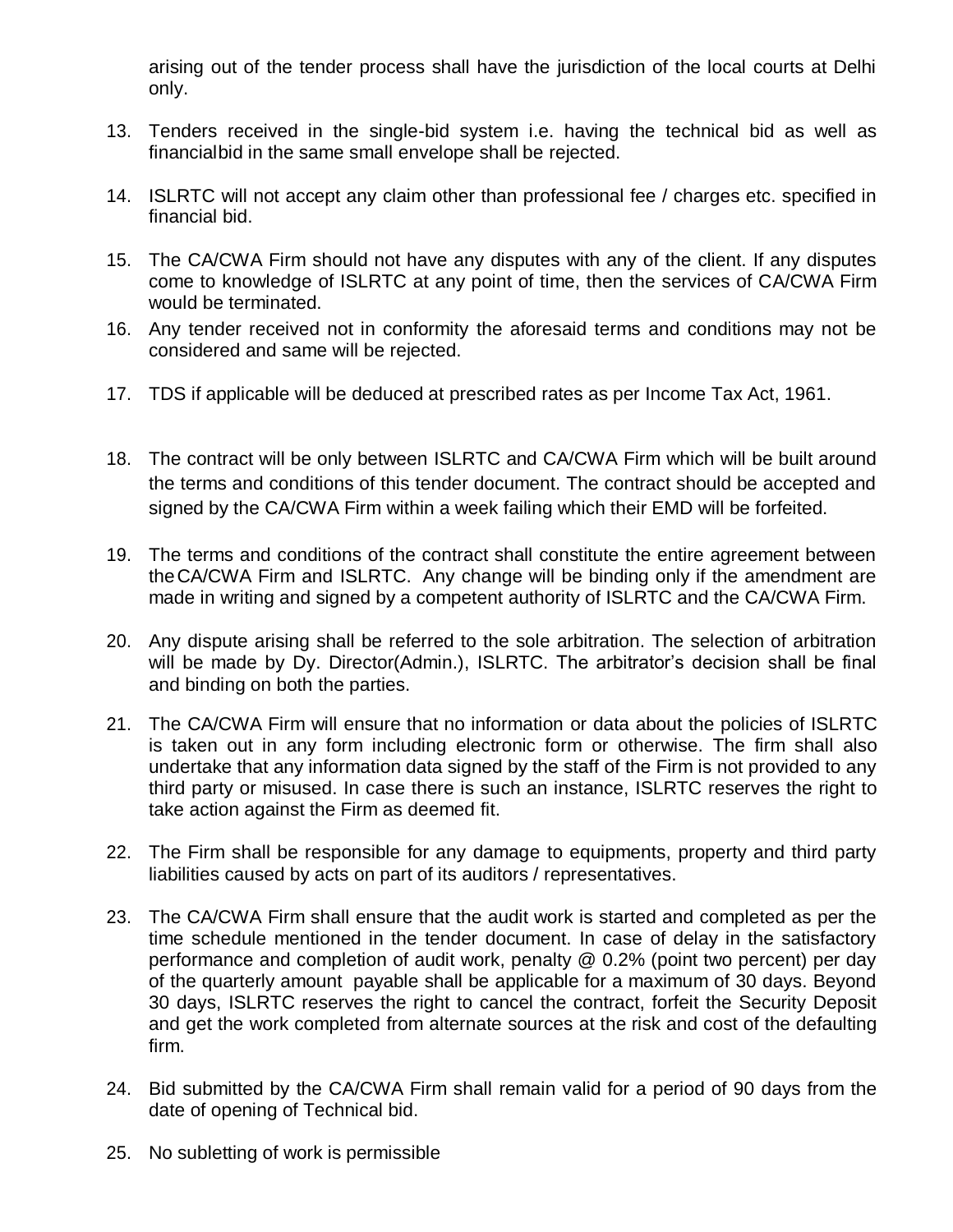- 26. The ISLRTC reserves the right to cancel the contract in the following cases:
	- i) The CA/CWA Firm fails to comply with the terms and conditions of the contract.
	- ii) The CA/CWA Firm fails to deliver the services on time.
	- iii) The CA/CWA Firm becomes bankrupt or goes into liquidation.

Upon receipt of the said cancellation notice, the CA/CWA Firm shall discontinue contract and matters connected with it.

27. In the event of Force Majeure occurring within the contracted period, the delay in performing internal audit can be extended by ISLRTC on receipt of written request of CA/CWA Firms.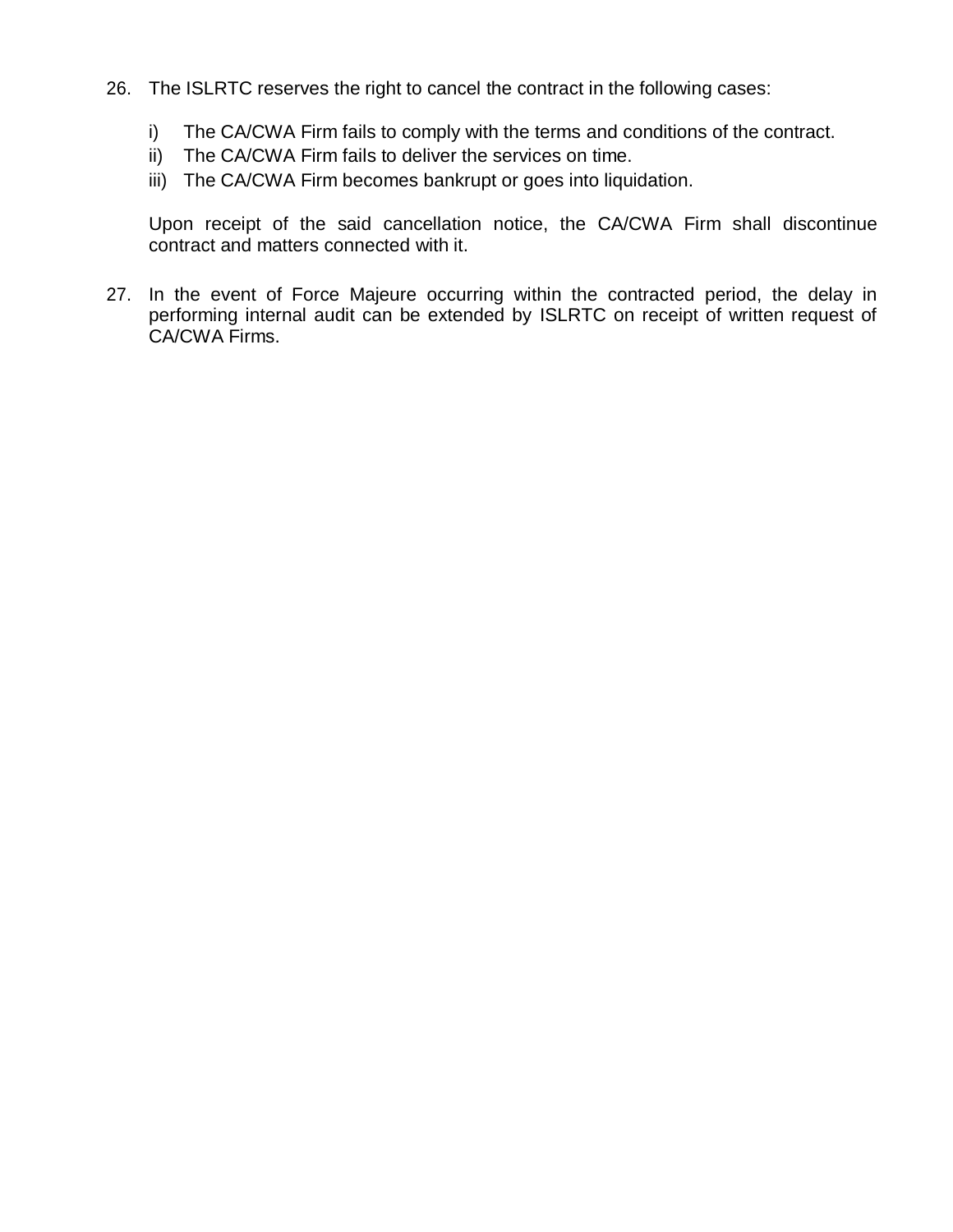#### **INFORMATION SHEET**

#### **Particulars of CA/CWA Firm for appointment as Internal Auditor of ISLRTC**

- (a) Name of the Firm:
- (b) Incorporated as …………………….in year………….at…….
- (c) Whether any legal/arbitration proceedings are instituted against the Firm or the firm has lodged any claim in connection with works carried out by them. If yes, please give details.
- (d) Registered Office Address Name of the Nodal Partner **Designation** Telephone Numbers Fax Numbers E-mail Mobile No.
- (e) Registration details with Statutory Bodies: (enclose attested photocopy of documents)

Goods & Service Tax Registration No.: Income Tax No. (PAN): C&AG Registration No.:

(f) Details of Partners of the Firm:

| S.No | <b>Name</b> | Qualification | <b>Associated with</b><br><b>Firm Since</b> |
|------|-------------|---------------|---------------------------------------------|
|      |             |               |                                             |
|      |             |               |                                             |

(g) Details of Full Time Chartered Accountants in the Firm:

| S.No | Name | Qualification | <b>Associated with</b><br><b>Firm Since</b> |
|------|------|---------------|---------------------------------------------|
|      |      |               |                                             |
|      |      |               |                                             |

- (h) Total Staff Strength of the Firm:
- (i) EMD Details:

| <b>Particulars</b> | <b>Declaration certificate.</b> | Date |
|--------------------|---------------------------------|------|
|                    |                                 |      |
|                    |                                 |      |

\*Format is enclosed at Annexure II. It should be signed with seal stamp.

(j) List of Clients where the firm has carried out Statutory and Internal audit and also mention the year of audit: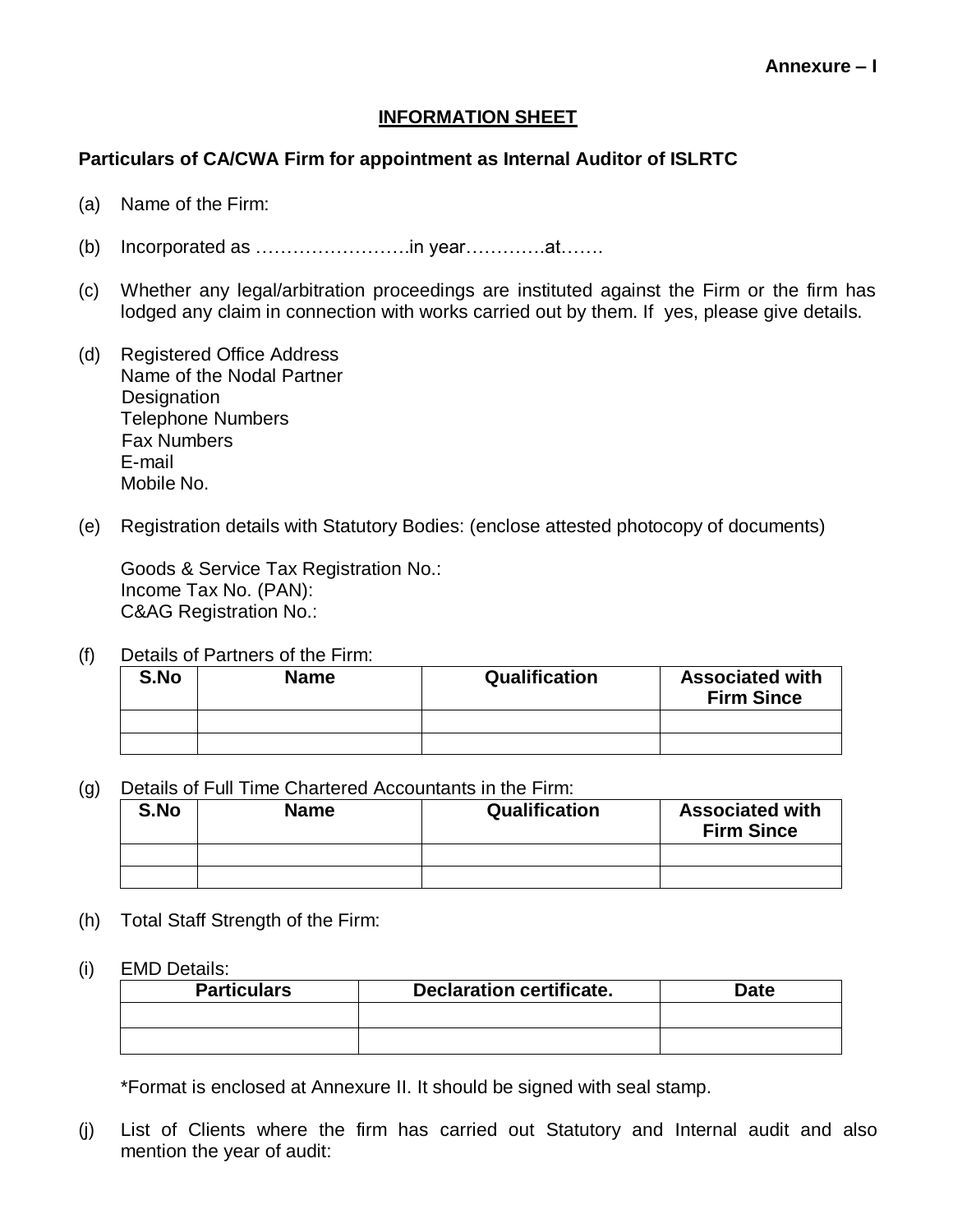- (k) Name of Clients (PSU's / Autonomous Bodies) of which Statutory audit was assigned through C&AG's office and conducted in any of the last 5 years.
- (l) Any other information Firm would like to furnish: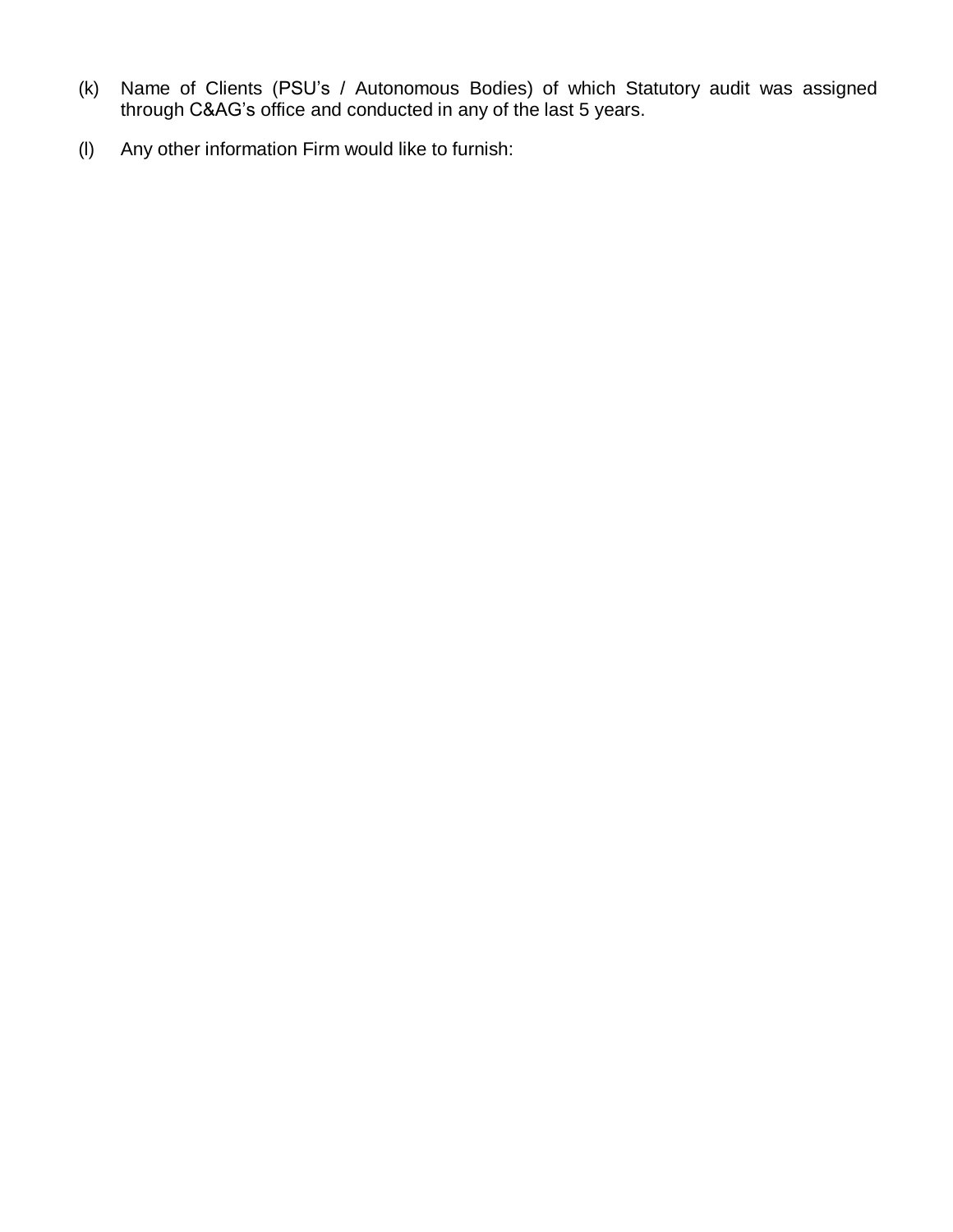#### (On letter Head) Bid Security Declaration Form

**(Annexure II)**

Date: <u>Contract Communication</u> Contract Contract Contract Contract Contract Contract Contract Contract Contract Contract Contract Contract Contract Contract Contract Contract Contract Contract Contract Contract Contract Co 

To

I/ We, the undersigned, declare that:

I/We understand that, according to your conditions, bids must be supported by a Bid Securing Declaration.

I/We accept that I/We may be disqualified from bidding for any contract with you for a period of one year from the date of notification if I am /We are in a breach of any obligation under the bid conditions, because I/We

a) have withdrawn/modified/amended, impairs or derogates from the tender, my/our Bid duringthe period of bid validity specified in the form of Bid; or

b) Having been notified of the acceptance of our Bid by the purchaser during the period of bid validity (i) fail or reuse to execute the contract, if required, or (ii) fail or refuse to furnish the Performance Security, in accordance with the Instructions to Bidders.

I/We understand this Bid Securing Declaration shall cease to be valid if I am/we are not the successful Bidder (i) the receipt of your notification of the name of the successful Bidder;

Signed: In the capacity of :

Name: Duly authorized to sign the bid for an on behalf of .

Dated on day of ... and a control of the day of ... and a control of the day of ... . . . . . . . . . . . . . .

Corporate Seal

Signature with Stamp **Date Place**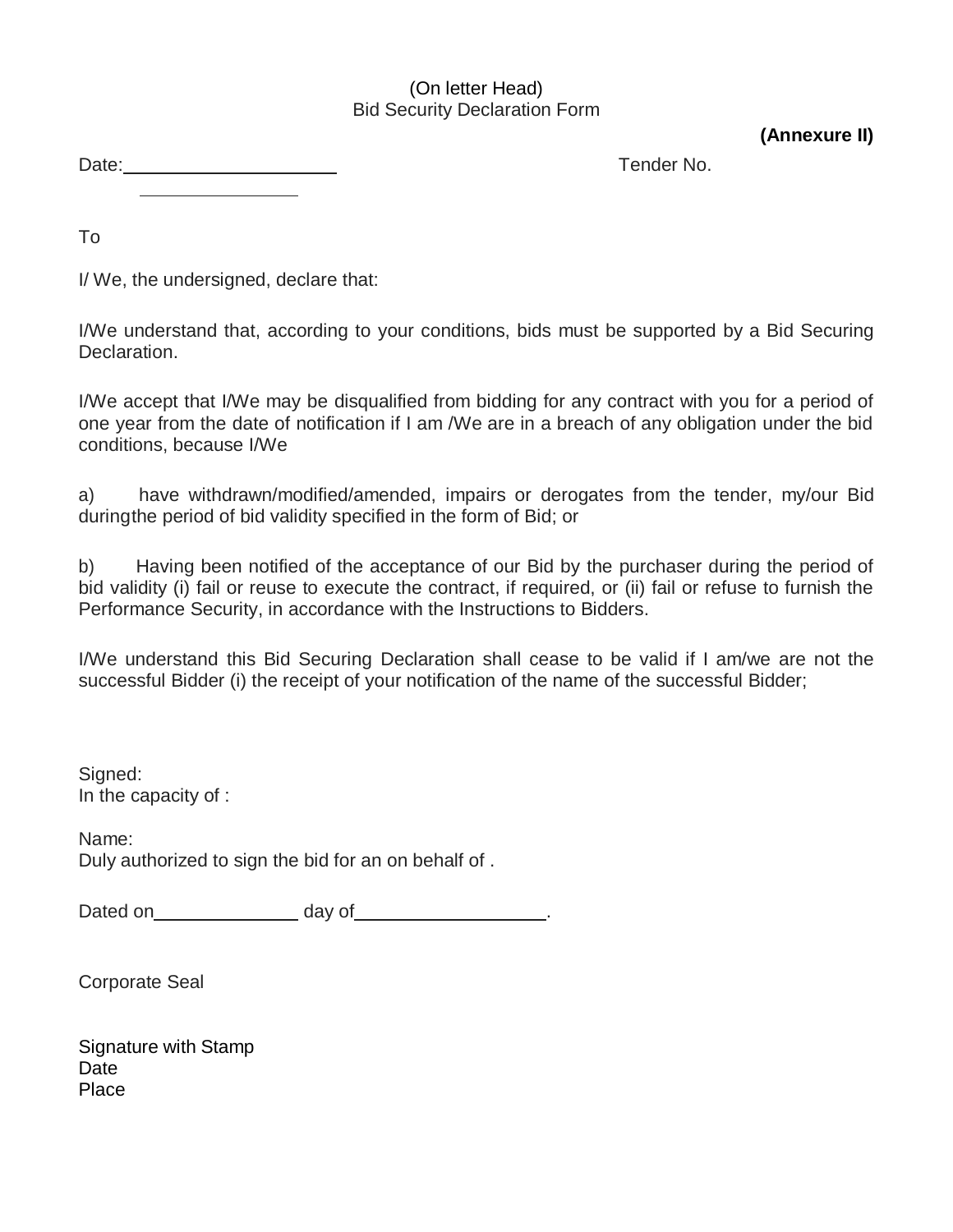# **TECHNICAL BID DOCUMENTS**

| Sr.          | <b>Particulars</b>                  | Details to be provided as on<br>the closing date of this Tender |
|--------------|-------------------------------------|-----------------------------------------------------------------|
|              | <b>General Information</b>          |                                                                 |
|              | Name of the CA/CWA Firm             |                                                                 |
| 2.           | Date of registration of CA/CWA firm |                                                                 |
| 3.           | Registered / Main Office Address    |                                                                 |
| $\mathbf{4}$ | Name of Nodal Partner               |                                                                 |
| 5.           | <b>Contact No. of Nodal Partner</b> |                                                                 |
| 6.           | No. of Branches in India            |                                                                 |
|              | (Attach a list along with address)  |                                                                 |
| 9.           | Details of Demand Draft submitted   |                                                                 |
|              | towards Earnest Money Deposit.      |                                                                 |

| <u>NO.</u> | <b>ELIGIBILTY CRITERIA</b>                                                                                                 | DOCUMENTS REQUIRED TO<br><b>SUBSTANTAITE THE SAME</b>                                                                                                                                                                                                                                   | <b>Page</b><br><u>no.</u> |
|------------|----------------------------------------------------------------------------------------------------------------------------|-----------------------------------------------------------------------------------------------------------------------------------------------------------------------------------------------------------------------------------------------------------------------------------------|---------------------------|
| a          | <b>EMPANELLMENT WITH</b><br>C&AG:                                                                                          | Certified copy of empanelment<br>letterissued by C&AG is to be<br>submitted.                                                                                                                                                                                                            |                           |
| b          | <b>Taxpayer Information</b><br>The bidder should have<br>beenregistered with the<br><b>Tax Department</b>                  | a. Income Tax Registration (PAN<br>No/TAN No.)<br>b. GSTIN Registration                                                                                                                                                                                                                 |                           |
| C          | <b>REGISTRATION: with</b><br><b>ICAI/ICWAI</b>                                                                             | Copy of Firm Registration Certificate<br>(FRC) issued by The Institute of<br>Chartered Accountants of India or<br>The Institute of Cost Accountants of<br>India and Copy of certificate of<br>practice of all<br>Partners/<br>the<br>members of firm.                                   |                           |
| d          | <b>NO. OF PARTNERS.</b>                                                                                                    | Copy of Firm Registration Certificate<br>(FRC) as mentioned at sl. No. 1<br>Membership number<br>above and<br>issued by The Institute of Chartered<br>Accountants<br>of<br>India<br><b>or</b><br>The<br>Institute of Cost Accountants<br><sub>of</sub><br>India of each partner/member. |                           |
| e          | <b>NO. OF QUALIFIED</b><br>CA's/CWA's                                                                                      | Certified copy of relevant documents<br>from ICAI is required to<br>be<br>submitted.                                                                                                                                                                                                    |                           |
| f          | <b>EXPERIENCE OF NO. OF</b><br><b>STATUTORY AUDIT /</b><br><b>INTERNAL AUDIT: as stated</b><br>in Pre eligibility Criteria | Certified copy of appointment letters<br>from the client organizations. And<br>certified proof of the Turnover of<br>the Auditee organistaion.                                                                                                                                          |                           |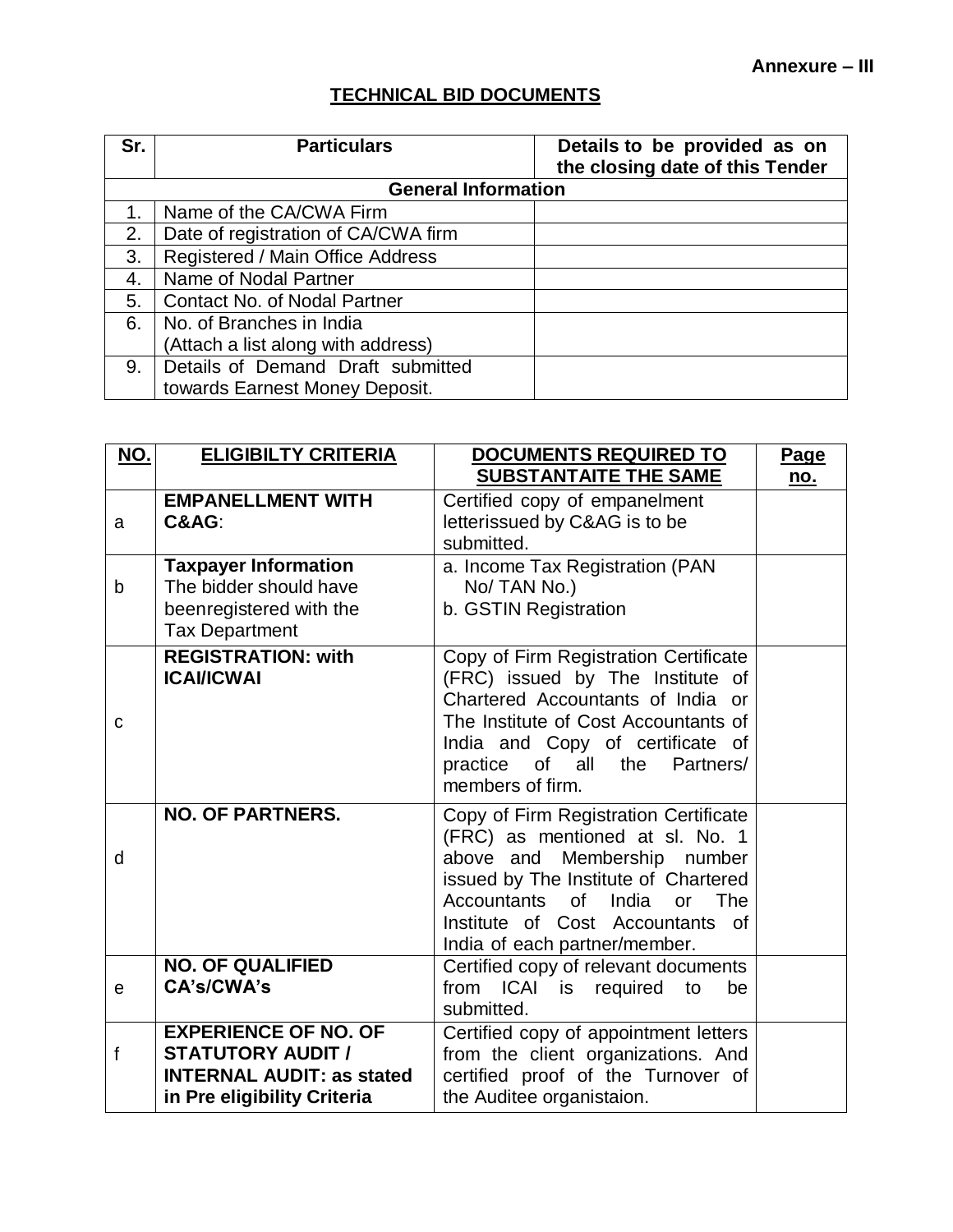| g           | <b>ANNUAL TURNOVER OF</b><br><b>THE FIRM:</b><br>Details for annual turnover<br>for -FY 2019-20:<br>FY 2018-19:<br>FY 2017-18:<br>Average Turnover for three<br>years: | a. Copy of audited balance sheet<br>and profit & loss account for the F.Y.<br>2019-20,2018-19, 2017-18<br>Income tax return along with<br>$h_{-}$<br>income computation sheet for last 3<br>years (A.Y. 2019-20, 2018-19, 2017-<br>18) |  |  |  |
|-------------|------------------------------------------------------------------------------------------------------------------------------------------------------------------------|----------------------------------------------------------------------------------------------------------------------------------------------------------------------------------------------------------------------------------------|--|--|--|
| h           | <b>LOCATION OF CA FIRM's</b><br><b>OFFICE</b>                                                                                                                          | Proof of having Office in Delhi/NCR                                                                                                                                                                                                    |  |  |  |
|             | <b>Information sheet</b>                                                                                                                                               | As per Annexure I                                                                                                                                                                                                                      |  |  |  |
|             | <b>Earnest Money Deposit</b>                                                                                                                                           | Bid Declaration Certificate as in<br><b>Annexure II</b>                                                                                                                                                                                |  |  |  |
| $\mathsf k$ | <b>Technical bid Information</b>                                                                                                                                       | As per Annexure III                                                                                                                                                                                                                    |  |  |  |
|             | <b>Tender Acceptance &amp; NON</b><br><b>Blacklisting Certificate</b>                                                                                                  | As Prescribed in Annexure V                                                                                                                                                                                                            |  |  |  |
| m           | <b>Price Bid</b>                                                                                                                                                       | To be filled Online in the specified<br>format as per Annexure IV.                                                                                                                                                                     |  |  |  |
|             | All supporting documents to be submitted should be self-attested<br>by the bidder.                                                                                     |                                                                                                                                                                                                                                        |  |  |  |

(Note: The documents/certificates required in the technical bid would be attached in the order they are mentioned. Further, the details provided here must be true and correct; a declaration in this regard is to be submitted)

> **Signature of Nodal Partner With name and firm Seal**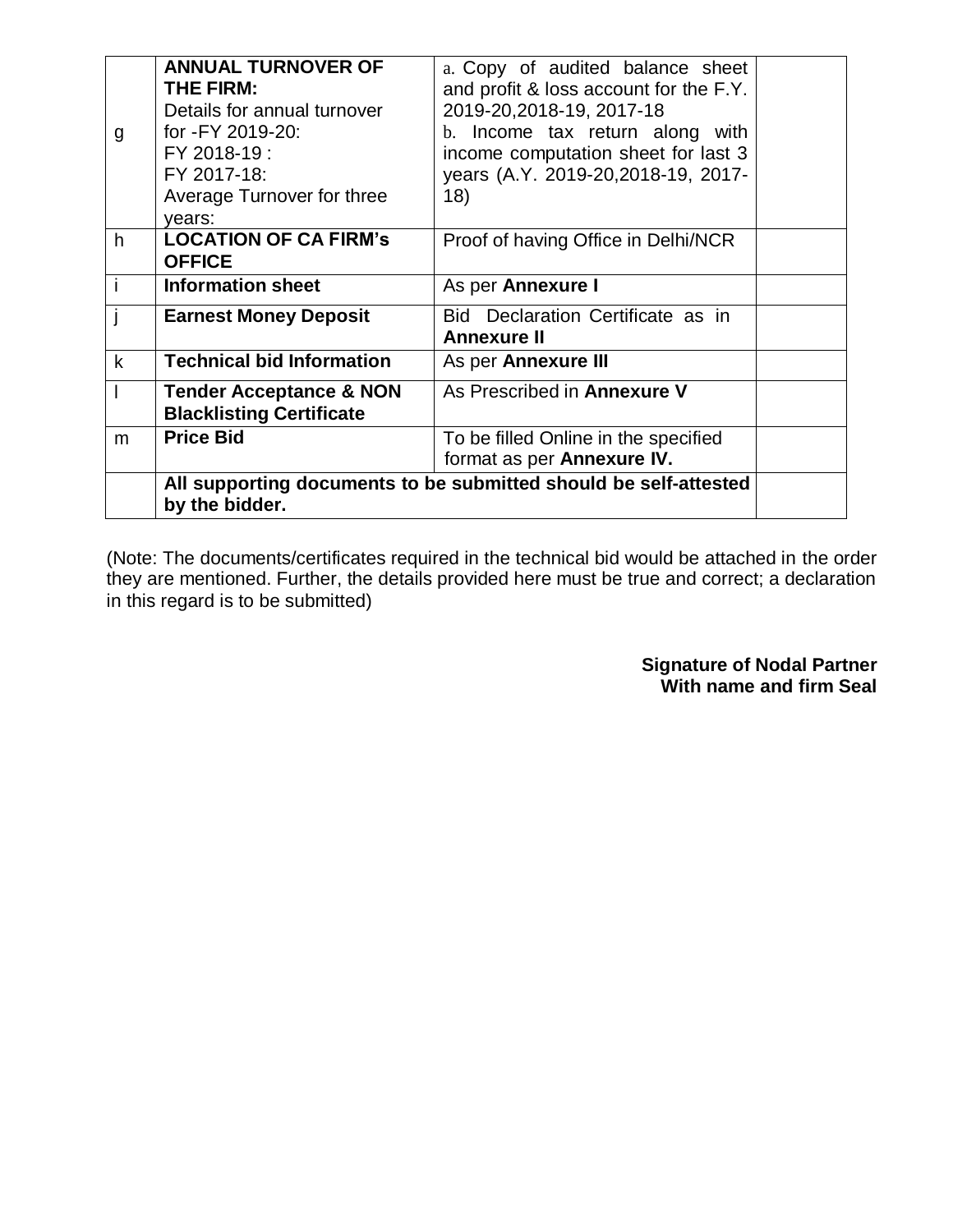## **FINANCIAL BID**

The interested CA/CWA firm may quote their professional fees (all inclusive) in the following format:-

| <b>S. No.</b>  | <b>Particulars</b>                                                                                                                                                                                                                                                                    | Amount in Rs. |
|----------------|---------------------------------------------------------------------------------------------------------------------------------------------------------------------------------------------------------------------------------------------------------------------------------------|---------------|
| 1 <sub>1</sub> | Annual Professional fee for Internal Audit (Quarterly<br>Basis) for the financial year 2021-22 for ISLRTC                                                                                                                                                                             |               |
| 2.             | Annual Professional fee for finalization of financial<br>statements for 2021-22 ISLRTC<br>along with all<br>schedules, accounting policies and notes on accounts at<br>the end of financial year and finalization of the financial<br>statements ISLRTC at the end of financial year. |               |
| 3.             | Total Annual Professional fee (1+2)                                                                                                                                                                                                                                                   |               |
| 4.             | GST @ 18%                                                                                                                                                                                                                                                                             |               |
| 5.             | <b>Grand Total</b>                                                                                                                                                                                                                                                                    |               |

#### **Signature of Nodal Partner With name and firm Seal**

Note: In case of difference in quoted price in figures and words, price quoted in wordwill prevail.